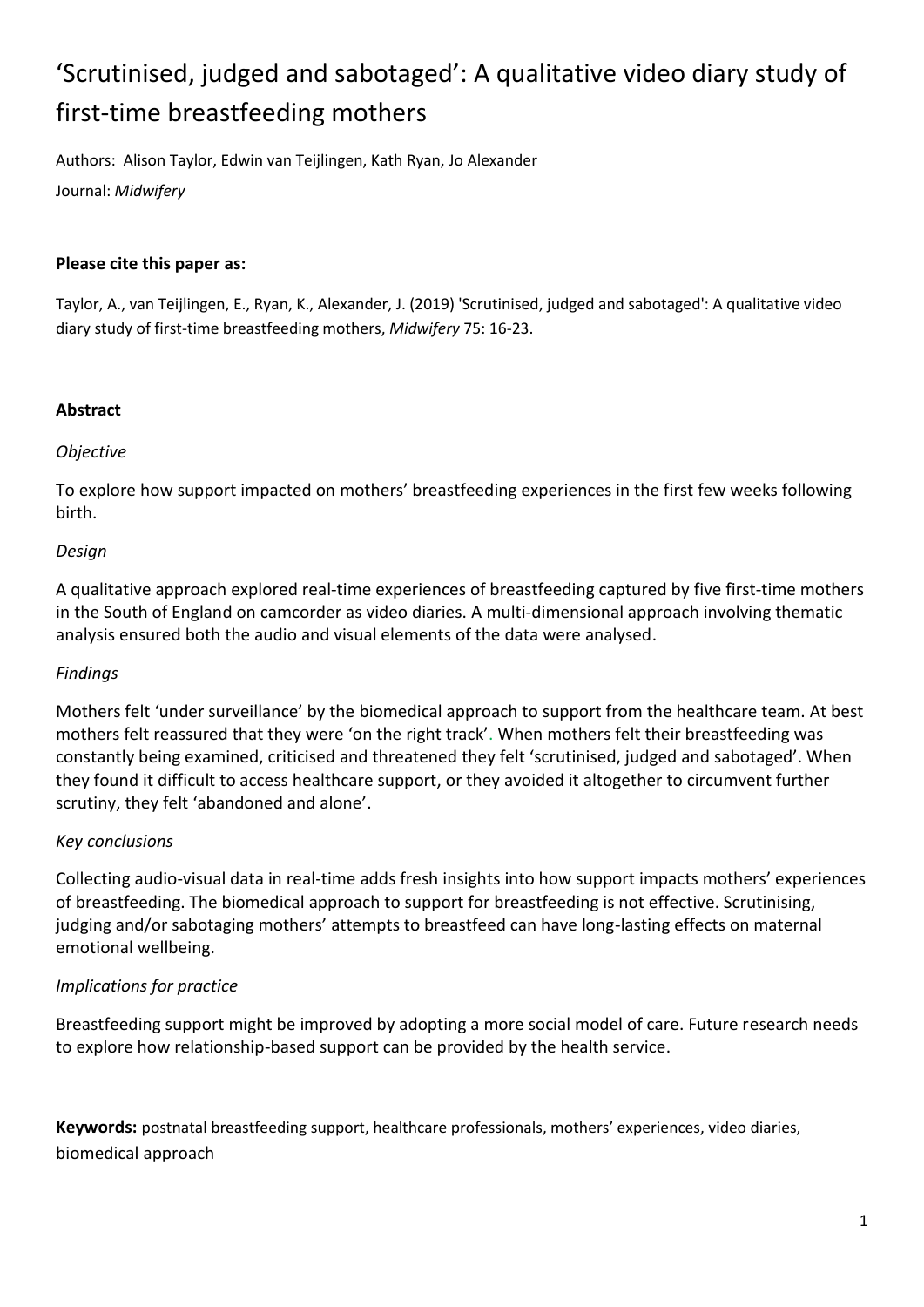#### **Introduction**

Exclusive breastfeeding is recommended for the first six months of life, continuing alongside appropriate complementary foods until at least two years (World Health Organization, 2003), based on its benefits for both mother and baby (Victora et al., 2016). The UK has the lowest rates of breastfeeding at one year globally (Victora et al., 2016). Data for England (2016-17) showed that whilst 74.5% of mothers initiated breastfeeding only 44.4 % were partially breastfeeding at 6-8 weeks (Public Health England, 2017). Over 80% of mothers gave up breastfeeding and/or introduced formula before they wanted to (McAndrew et al., 2012). UNICEF UK Baby Friendly Initiative (BFI) standards (2012) state that maternity services need to ensure mothers initiate breastfeeding and health visiting services support mothers to maintain breastfeeding for as long as they wish. However, it is still a 'postcode lottery' whether or not services meet UNICEF BFI standards (2012). A Cochrane review concluded that the 'duration and exclusivity of breastfeeding' is increased when face-to-face support is offered by trained health professionals or peer supporters that is planned, predicted and 'tailored to the needs of the population'(McFadden et al., 2017, p. 29). NICE (2006, p. 63) states health professionals should prioritise care to ensure enough time is offered to support mothers who are breastfeeding their babies.

The culture on hospital wards may result in mothers facing many challenging encounters with health professionals because of their medicalised power and authority. Baker and colleagues (2005) found that breastfeeding mothers either felt a need to defend themselves or felt isolated and inadequate because staff attitudes and behaviour were controlling, intimidating, bullying and pressurising, or support was not provided at all. Dykes (2005), as a participant observer, witnessed time pressures on staff which affected breastfeeding support, including mechanised postnatal ward routines, disengaged communication, little individualised support and limited, rushed information. Studies identified mothers' uncomfortable feelings when professionals invaded their personal space by touching their breasts to provide hands-on breastfeeding (Marshall et al., 2007). Mothers felt supported when professionals developed a reciprocal relationship, taking time to listen using a non-judgmental, encouraging approach, observing feeding, providing practical individualised support, building esteem with positive affirmation and showing empathy, which encouraged them to continue (Dykes, 2005; Graffy et al., 2005; Marshall et al., 2007).

Conflicting advice and opinions cause confusion and mistrust of breastfeeding (Graffy et al., 2005; Marshall et al., 2007; McFadden and Toole, 2006). Such a biomedical approach or model (van Teijlingen, 2005) to support, meant that mothers rarely heard from the health-care team about practices that supported the natural flow of breastfeeding. Rather mothers felt undermined in their breastfeeding, when professionals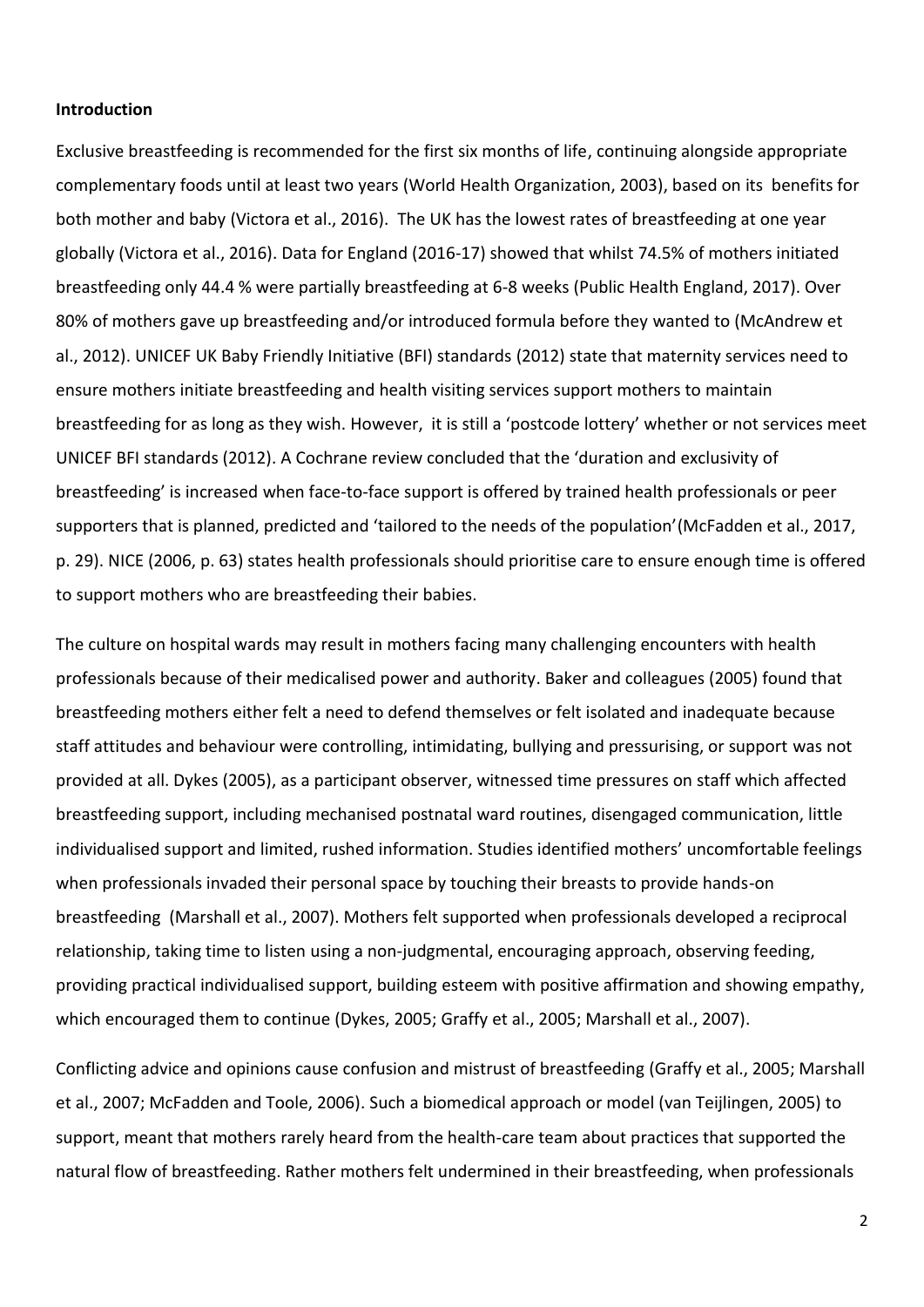suggested the use of a bottle teat or nipple shield to tease the baby onto the breast, and encouraged formula supplements for a 'perceived' hungry baby (Graffy et al., 2005), or to improve infant weight gain (Sachs et al., 2006). Recognising the power and authority imposed on them, some mothers used strategies to maintain control of their own decision making, including deciding when (not) to seek support, (Hoddinott and Pill, 1999; Shakespeare et al., 2004), lying to avoid conflict (Hoddinott and Pill, 2000) and accepting or rejecting advice (Marshall et al., 2007). Hoddinott and Pill (2000) noticed that mothers were often passive about seeking support, waiting for health professionals to offer it first. Given that many mothers do not have breastfeeding role-models (Thorley, 2019) and health professionals adhere to a biomedical approach, it is understandable that mothers feel uncertain and undermined.

Much of the qualitative research exploring women's experiences of breastfeeding has used retrospective interview or collected data contemporaneously by participant observation (Dykes, 2005; Marshall et al., 2007), interviews and written diaries (Hawkins and Heard, 2001). More recently research using audio diaries has focused on discourse, including verbal and linguistic detail around breastfeeding and expressing breastmilk but there was no visual data to enhance our understanding further (Johnson et al., 2012; Leeming et al., 2015). There is a paucity of evidence exploring women's experiences of breastfeeding in their everyday lives, on an ongoing basis using both visual and verbal data, without the researcher being present. Thus rather than a retrospective view, this study uses audio visual data to provide a prospective view, focusing on how health professionals' support impacted on mother's breastfeeding experiences.

## **Methods**

Focusing on their own experiences of breastfeeding in the first few weeks after birth, first time mothers were asked to collect real-time data in their own socio-cultural environment with camcorders. Using an ethnographic approach, this audio-visual data collection method enabled the researchers to appreciate women's trials and tribulations by providing an "emic perspective" (Galvin and Holloway, 2017, p. 167). It also facilitated an "etic perspective" as the camcorder gave the women an active role in the research like a "participant observer", at the same time as providing the researcher with audio-visual data about the socio-cultural context (Bates, 2013, p. 30) of the mothers' breastfeeding environment. Other details of the design of this study are described elsewhere (Taylor et al. forthcoming ).

#### **Pilot study**

In a pilot study, one participant (Vicky) kept a video diary until she felt infant feeding was established. Although appearing uneasy initially, Vicky rapidly gained confidence recording almost daily for four months. The pilot highlighted that it could take this length of time for a woman to feel that her feeding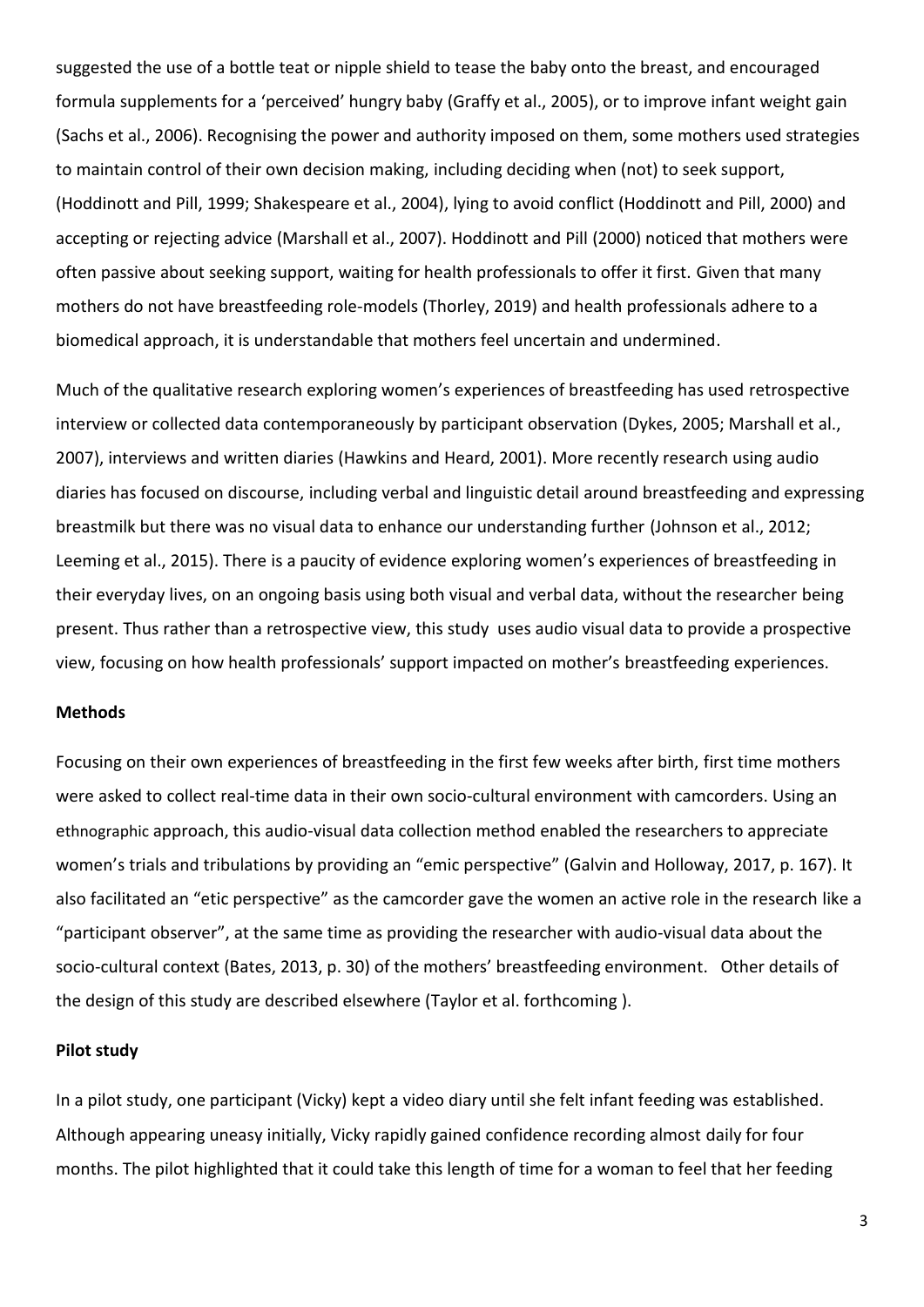method was established. The quantity, quality, breadth and richness of the data exceeded expectations and thus, along with new understandings gained about the research method, the pilot data were included in the main study.

## **Recruitment**

Previous studies involving daily video diaries included three (Pocock et al., 2009) to 20 participants (Rich et al., 2000). This number appeared to generate an enormous amount of data as corroborated by our pilot study. Consequently, with more than 11 hours of data from the pilot study, the number of participants was reduced to five.

Midwives in the South of England approached English-speaking women expecting their first baby. To gain informed consent, interested women were visited at home by the first author and given the camcorder for about two weeks to practise. After the birth, if the mother was in good health and breastfeeding her first full-term baby, the camcorder was reissued for data collection within a day of her returning home. Out of seven women who consented, four mothers fitted these inclusion criteria. The five mothers in total, including the pilot participant, were 20-29 years old, two were married and three cohabiting and they all identified themselves as white British. According to the Office for National Statistics Standard Occupational Classification Hierarchy (2010), their socio-economic groups before birth ranged from group 2 to 10, with group 10 added for unemployed, students, voluntary work. One woman (Rosie) had a water birth at home, three had normal births in hospital (Sam, Sarah and Vicky) and Tracey had a forceps delivery (Taylor et al., forthcoming ). The two maternity and community services offering care to mothers during this study were both working towards UNICEF UK BFI accreditation.

## **Data collection**

Each participant was given a camcorder to record what was important to her about breastfeeding in daily video diaries until she perceived that her infant method was established hence the data collection period was determined by the mother (Taylor et al., forthcoming). Written guidance was provided, being careful not to direct or restrict the daily dialogue (Willig, 2013), with a wide range of suggestions to trigger conversation, including experiences of and thoughts about breastfeeding, feelings before, during and after a breastfeed, most pleasurable aspects of feeding, dislikes or difficulties with breastfeeding as they occurred.

#### **Analysis**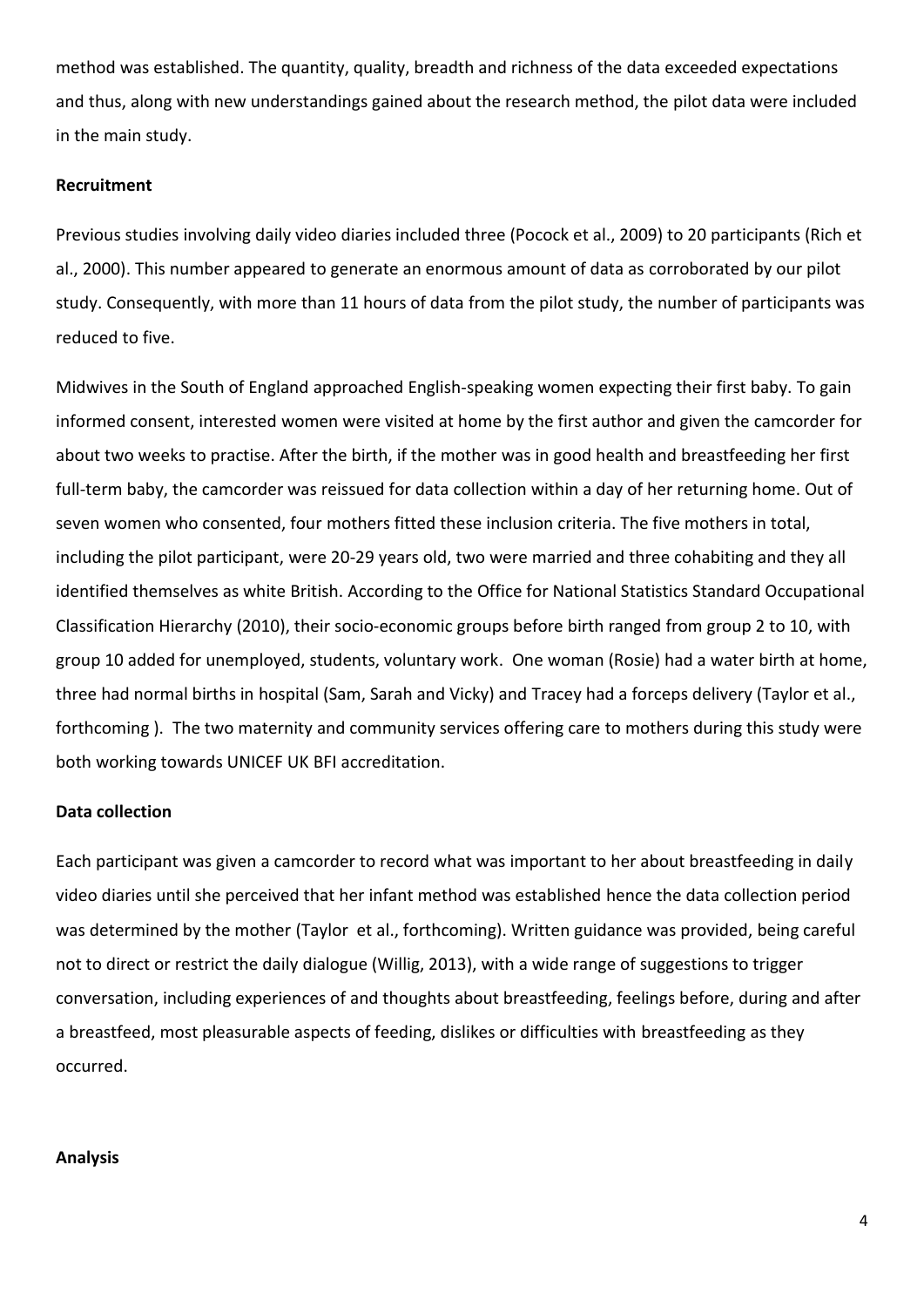Instead of the complex task of transcribing audio and visual data with potential inaccuracy (Markle et al., 2011), diaries were watched and logged in a sequential series of events.

By repeatedly viewing small sections of the video diaries, 'essence capturing' enabled open coding of the entire set of data (Saldaña, 2016). This iterative strategy enabled a multi-factorial analysis allowing the authors to identify the socio-cultural perspectives of breastfeeding. This involved coding the visual such as mother's facial expressions, direction of gaze, body language, emotions and what she chose to frame in the video recording (Kristensen, 2018) alongside the linguistic detail using a straightforward cut, drag, drop method in NVivo (Bazely and Jackson, 2013). A total of 170 codes were identified including both (a) explicit, "data-derived" codes; and (b) interpretive "researcher-derived codes" (Braun and Clarke 2013, p. 208). These 170 codes were combined into 27 categories. By developing and merging concepts, the categories were grouped together to form provisional subthemes which were then organised into broader themes.

#### Reflexivity

The first author used a reflexive approach which included being aware that although she wasn't present during mothers' video recordings, she was still implicit in the study (Brown et al. 2010). Bates (2015, p. 10) suggested that the video method is best considered as: "a sensory method, not simply because it blends what we see with what we hear, but because it evokes a sense of feeling…" ensuring the researcher's voice was added as a 'voice over theirs' (Pocock et al. 2009, p. 411). The first author as a midwife and mother could empathise with the sights, sound, smells and textures that were presented and evoked. A mother fumbling while changing a soiled eco-friendly nappy or milk spraying as a baby suddenly loses attachment to the breast during a letdown of milk, evoked senses of smell and touch that she too had experienced. Sometimes the angry outbursts, though not directed at the first author personally, felt invasive. Thus, her experience as a mother and midwife enhanced the analysis process, because it meant that a multitude of senses were stimulated, tapping into a tacit knowledge, assisting in a corporeal, embodied interpretation of everyday life with a breastfeeding baby. As mothers 'poured out their hearts', we sometimes felt ashamed and let down by fellow health professionals and at other times the first author wanted to but refrained from, rushing in to help and offering advice as a midwife.

#### Trustworthiness

To maintain trustworthiness, all co-authors (midwife, sociologist and a pharmacist) scrutinised the methods, analysis and interpretations of the data providing an inter-professional perspective and ensured the themes were not over-represented (Shenton, 2004). Any disagreements were resolved by discussion.

#### Ethical Issues

5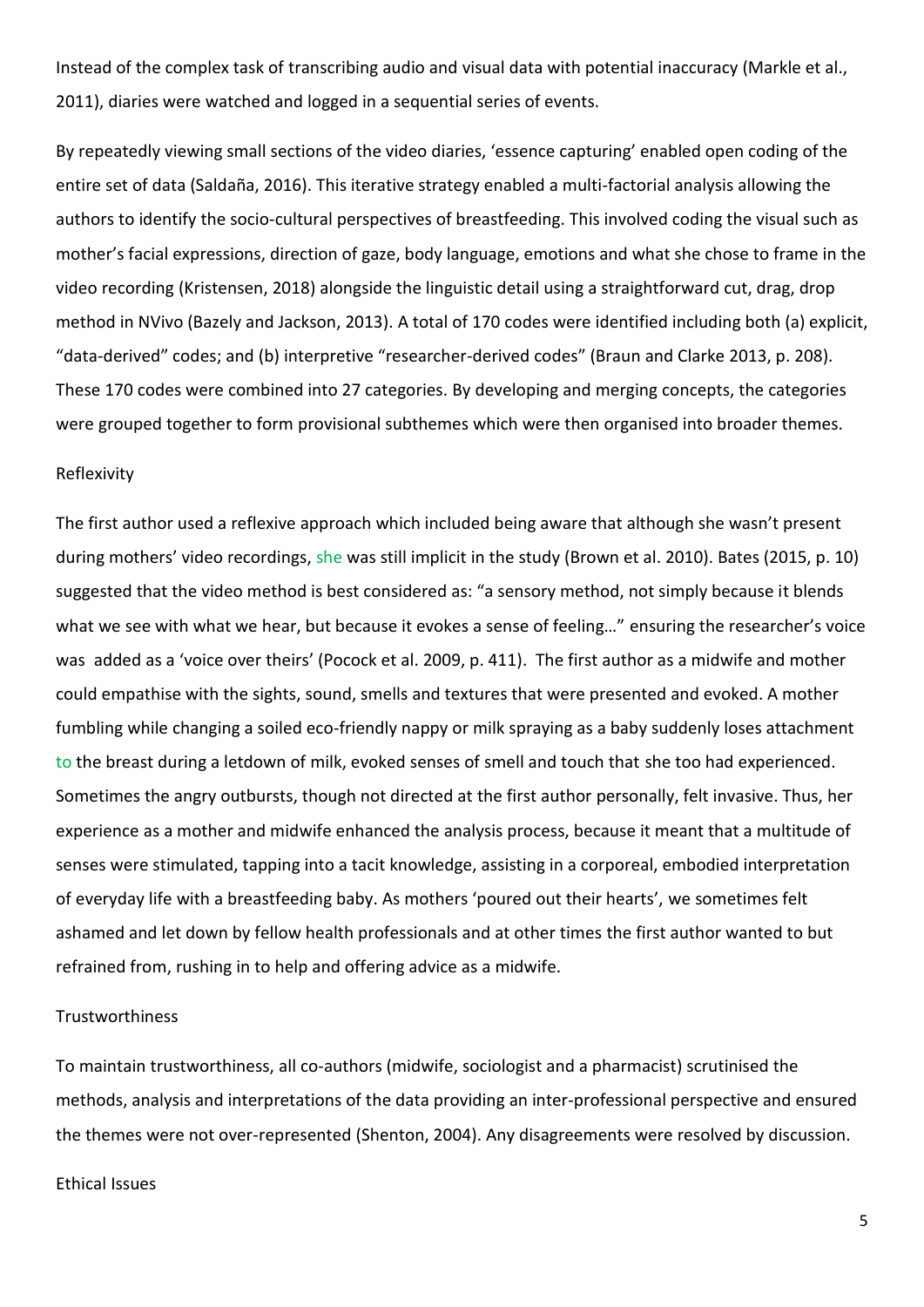Informed written consent was requested from participants when extensive discussion and a leaflet were given about the project including confidentiality and anonymity issues and risks and possible benefits of participation (Anderson and Muñoz Proto, 2016). Informed written consent was an ongoing process, being obtained each time data was collected with the option to abstain/withdraw at any stage (Tenney and MacCubbin, 2008).

Because there was an intention to disseminate the findings to a wide audience, participants were informed of the risk that confidentiality and anonymity could not be maintained once data was released for dissemination which might mean they could be recognised and judged by someone familiar to them (Anderson and Muñoz Proto, 2016). This was explained thoroughly to participants using reality TV as an example. Additionally, to ensure that only video footage that they were comfortable about sharing was used, mothers were shown how to edit their own recordings before releasing them for analysis (Whiting et al., 2018). Thus participants were empowered to create videos that represented their views, voices and experiences in a meaningful way (Anderson and Muñoz Proto, 2016) and the balance of power was at least partly shifted from researcher to participant (Brown et al., 2010).

Recognising the potential that psychological stress might be caused by recording and/or editing the video diaries, the midwife-researcher, looked for signs of this when collecting data from the participant's home and within the video footage (Ryan et al., 2011) so that the mother could be advised to stop video recording and offered a referral to a specialist. Whilst there was a host of emotions recorded, these were rather a result of talking about their experiences and this appeared to be cathartic (Taylor et al. forthcoming ).

The first author explained to participants about safeguarding issues, such as images or discussion on the video diaries about physical, sexual or psychological abuse, that might need to be reported to the authorities (Nursing Midwifery Council, 2015) and to hand over any images as evidence to the police.

Ethical approval was gained from the local NHS Ethics committee and the University Ethics Committee.

#### **Findings**

Eight weeks initially anticipated in the research proposal. Sam stopped filming at 8 weeks but others recorded on a regular basis between nine and twelve weeks, with two filming but taking longer breaks after 12 weeks until 18 and 20 weeks respectively (Taylor et al. forthcoming ). Two hundred and ninety four video recordings were submitted in total amounted to over 43 hours of video recording. The length of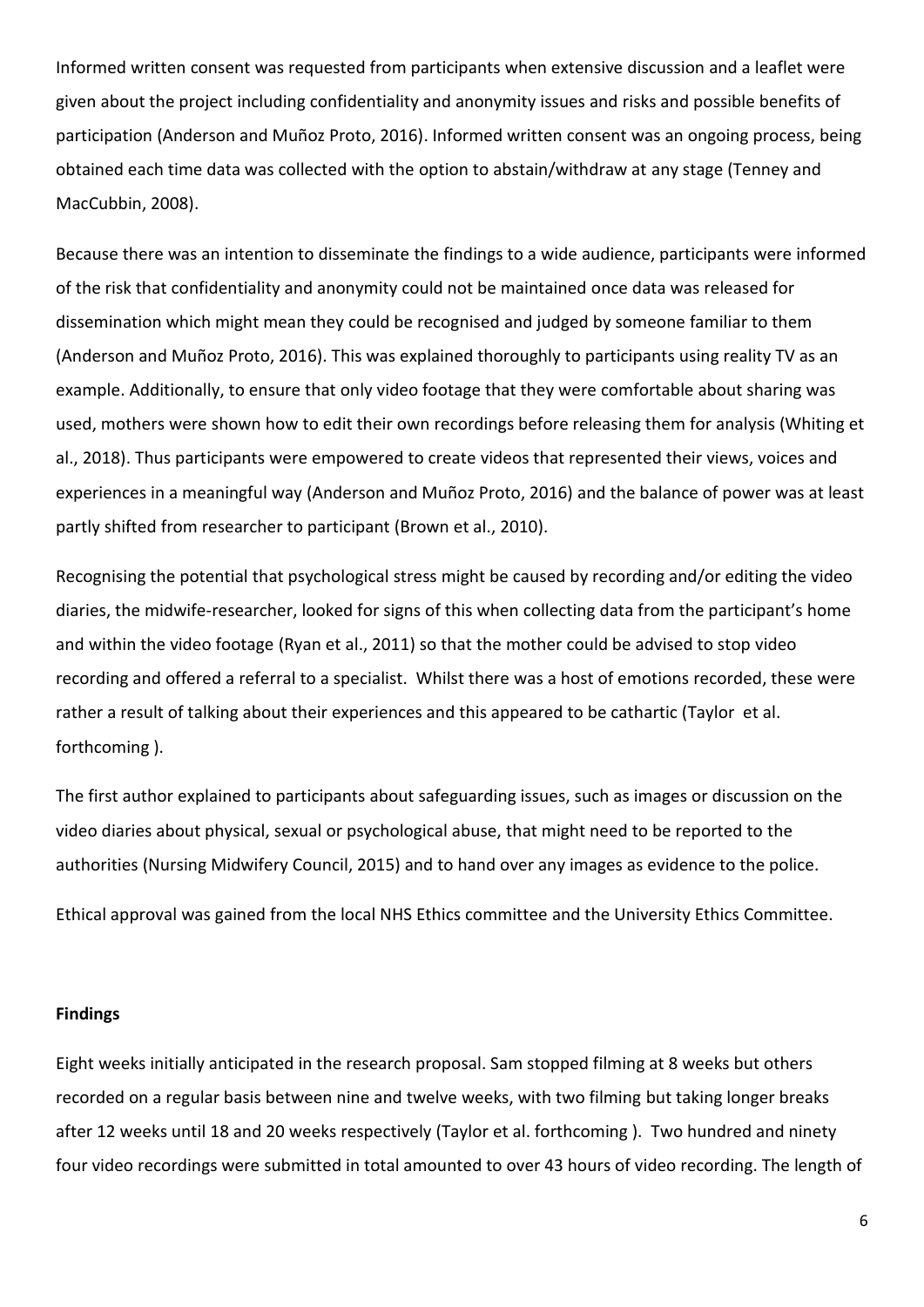recordings was very varied, depending on why mothers chose to record and what they had to share, from a few seconds to over 1 hour and 10 minutes. The average length recordingsalso varied with Sam recording on average for nearly five minutes, Sarah and Vicky eight minutes, Tracey 12.5 minutes and Rosie 18 minutes.

This paper focuses on one theme which explores mothers' perceptions of being 'under surveillance' by the healthcare team. Mothers expressed their experience of the health service, feeling that they were under surveillance as their mothering skills, breastfeeding and development of their baby were under continual review by healthcare team members including midwives, health visitors, support workers and peer supporters. Mothers became keen critics, discussing individual members of the 'surveillance team', evaluating their practice in a measured way. This theme was derived from three subthemes, (1) on the right track?; (2) scrutinised, judged and sabotaged; and (3) abandoned and alone (Chart 1). 'On the right track?' comprised of mothers's experiences of being encouraged by the healthcare team with regular check-ups and nurturing support. The second subtheme was at the other end of the spectrum as mothers felt breastfeeding was 'scrutinised judged and sabotaged' which led to frequent and lengthy emotional offloading on camcorder by scrutinising the scrutineer' and condemning the surveillance programme and the team members involved. 'Abandoned and alone' described mothers' feelings when they did not access or did not receive the support they needed from the healthcare team. Pseudonyms are used followed by the age of the baby in weeks.



Table 1: Theme: Under surveillance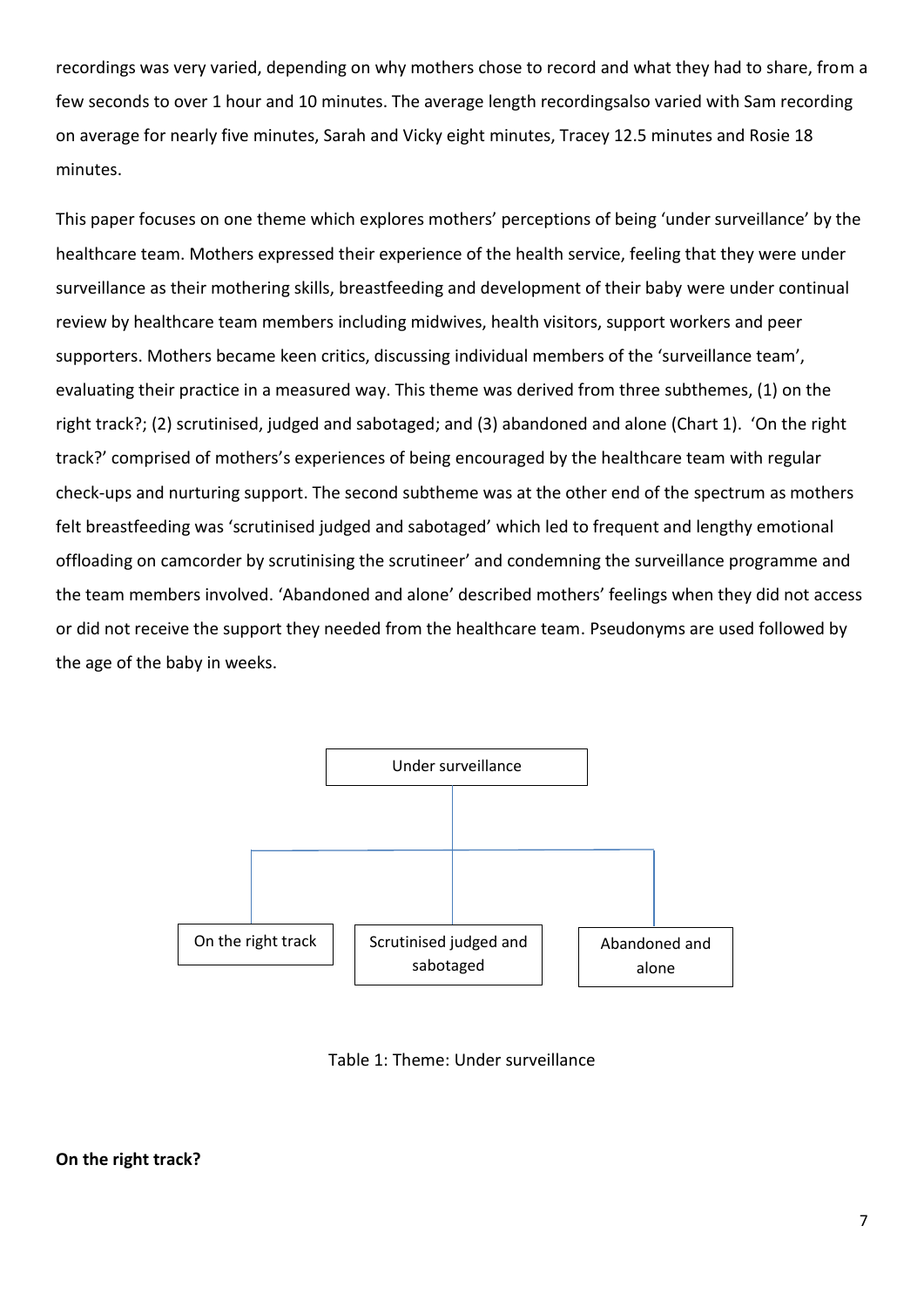Mothers who experienced opportunities to build relationships and trust with healthcare workers, felt encouraged to ask whether they were 'on the right track?' without fear of judgement. This felt nurturing and affirming particularly when their baby was progressing well. This reciprocal relationship was enhanced when they felt on an equal footing with staff.

*We had… a midwife support worker … and it somehow felt it's not quite so bad to say something to her because she isn't an official midwife (Rosie1).*

Healthcare workers who actively listened to concerns were considered especially nurturing as even the most well-informed mothers initially doubted their ability to breastfeed successfully. Any reassurance that breastfeeding was 'working' was affirming.

*Quite nice that she was there to watch in real-time… she wasn't in a rush. … said it's right… it's a good feeling to know it's right… never having done it before, it's not obvious what is right and what is not, and you can be in fear or doubt as to whether it's working (Rosie1)*

With a determination to work through difficulties, mothers required frequent validation that breastfeeding was going well through routine check-ups. For all mothers, weight gain was key, such validation revolved around a biomedical reassurance that their baby was growing, emphasising the nutritional importance rather than relational benefits of breastfeeding.

*She's now 8lbs …that has given me a real boost knowing that although I'm sore, although I might be a bit miserable about it, the very fact that Sophie is putting on weight means that she's taking milk and it's doing its job.* (Sarah1)

Healthcare workers who were sensitive to the mother's needs chose the right time to provide information to encourage breastfeeding. Being forewarned was being forearmed so that mothers were not fazed by some of the breastfeeding challenges and were less likely to be alarmed, discouraged or give up.

*The health visitor confirmed what I have been thinking, it's still such early days and completely normal that it's [feeding pattern] all a bit random and all over the place, and she said, 'don't expect it to settle down into any kind of routine for …the first six or eight weeks', which is even longer than I had thought.* (Rosie3)

## **Scrutinised, judged and sabotaged**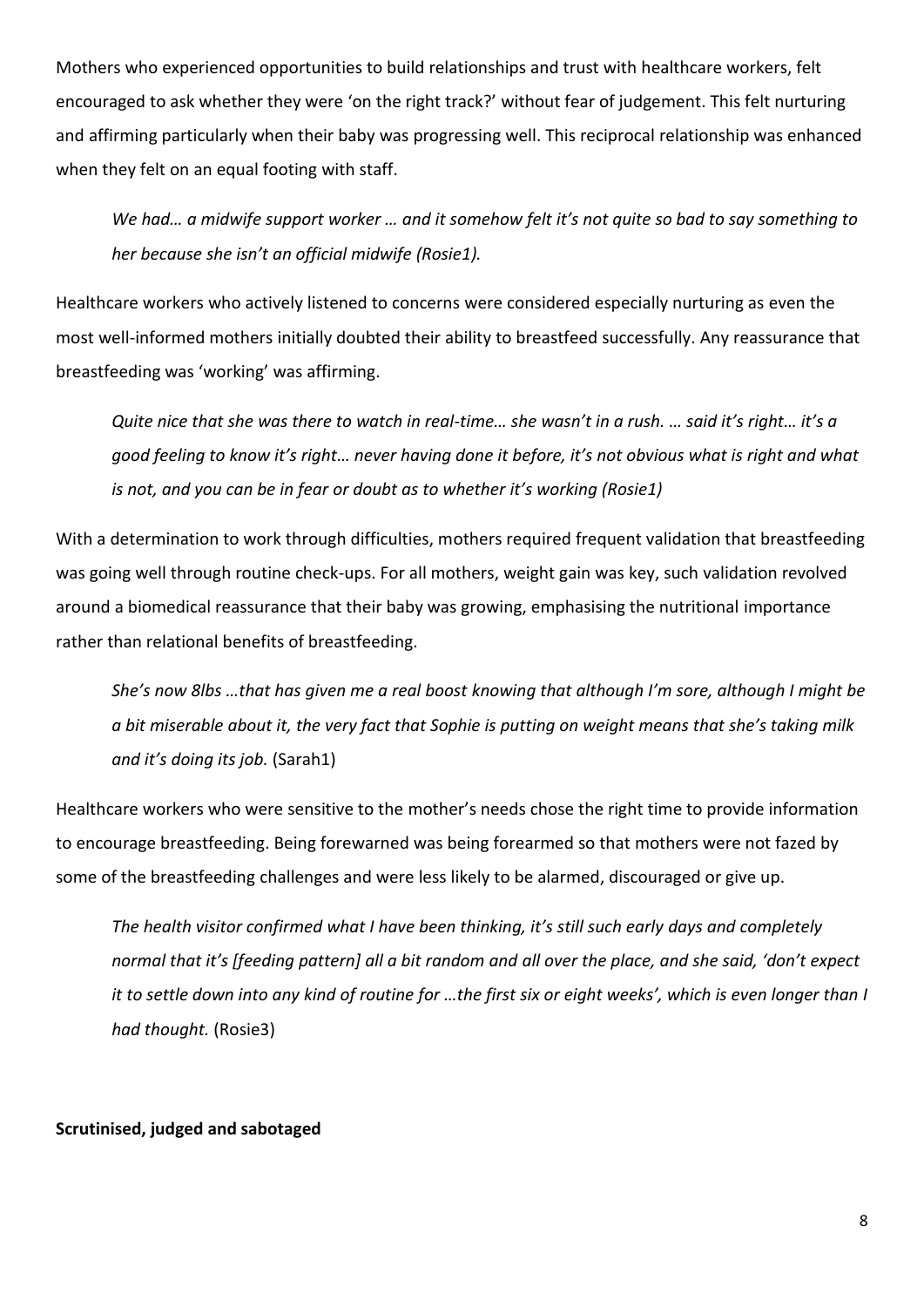All mothers expressed an overwhelming feeling that healthcare workers were not always checking they were 'on the right track' in a positive nurturing way. Instead they felt their parenting skills, including breastfeeding, were being scrutinised which made them wary that resulting advice could sabotage breastfeeding. This made them constantly on guard in case there was an unexpected visit from a healthcare worker.

*…so I better make sure the house is smart, I better make sure I'm looking presentable…like I don't want to be caught out somehow…they could come at any moment and I want to keep them happy and…potentially they have some sort of power over me.* (Rosie2)

Mothers' feelings of being judged and rendered powerless were even stronger when talking about initiating breastfeeding in hospital, as support was often rushed, overpowering, controlling or 'hands on'. The powerlessness felt by three mothers receiving 'hands on support', where midwives held their breast and pushed the baby on, or felt scrutinised by being constantly 'watched and criticised' whilst breastfeeding, was particularly evident.

*The student midwife was actually trying to teach me how to do it with kind of, a hands-off approach, and just talking me through it, maybe try this, maybe try that…and an old school midwife came in and said, 'this is how you do it' and just plonked Sophie onto my boob… (Sarah1) I really wish someone had taken a little more time and not just plonked her on the boob because then we might not have all this soreness and miserableness*. (Sarah2)

Tracey, distressed by incessant breastfeeding, did not feel listened to by hospital midwives who appeared more interested in breastfeeding than her wellbeing. The instructive approach was demoralising and she felt degraded being forced to expose her breasts to staff. Hence, she expressed her distress on video about feeling singled out and judged as a bad mother by the staff who kept saying that her baby was hungry. She had limited understanding that it was normal for babies to feed very frequently in the first few days. Her expectations were at odds with her reality, resulting in feelings of intimidation and hopelessness.

*I was instructed to lie down and show this midwife everything which I wasn't very happy about, because I feel very conscious of my chest area…Got told that I was to continue feeding my baby…because of all this I just felt I'd failed my baby* (Tracey1)

Fearing further criticism for not coping once they were home, mothers worked out strategies to minimise negative judgements, including concealing real issues whilst keeping up appearances; agreeing with professionals' advice to create a good impression but ignoring it; and conforming to advice against their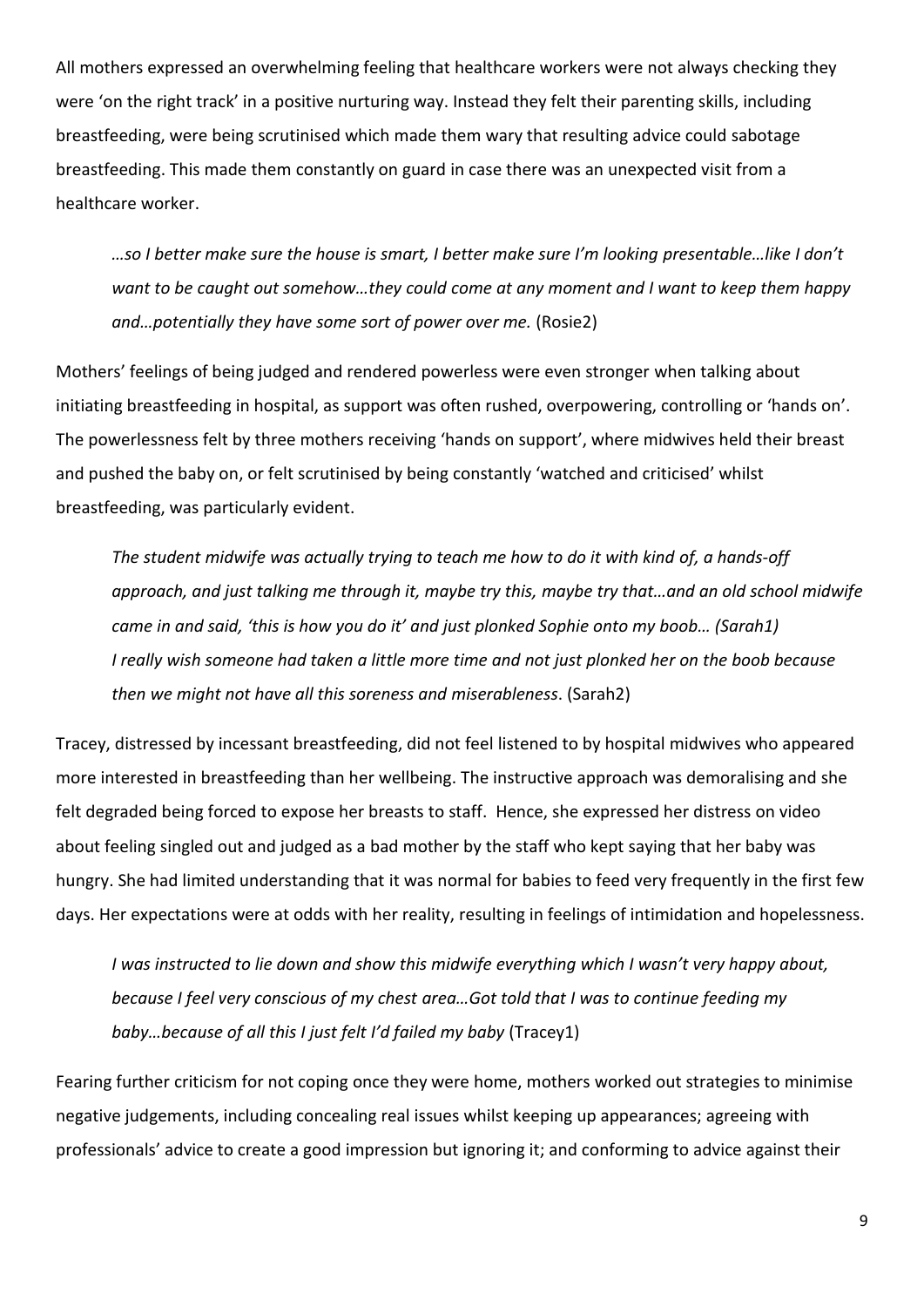better judgement. Mothers analysing their situation on camera, preferred a route of least resistance to gain inner peace and privacy.

*…so she said, well done, carry on as you're doing. Brilliant! Exhausting! Last week she told me not to feed for more than 20 minutes on each side, didn't tell her I wasn't doing this.* (Vicky4)

*The health visitor has been going on and on about baby massage to me and I thought, you know, Zac will hate it because he hates being naked, and he just screams but I thought, you know, to shut them up I'm just going to go.* (Sam6)

This study demonstrated the lasting and damaging effects of staff not showing respect. When Tracey's baby was not gaining adequate weight, she felt scrutinised and humiliated. In repeated video entries, she expressed deep emotional turmoil when describing the authoritarian approach adopted by healthcare workers, ranging from confusion, anxiety and low self-worth to anger. The extent of emotional turmoil recorded in the video diaries would not have been captured by a single interview. The antipathy shown by healthcare workers towards her breastfeeding was disempowering, demoralising and Tracey felt under direct sabotage, causing a tortuous dilemma between wanting to give up breastfeeding because it wasn't valued and wanting to carry on for the good of her baby.

*She told me… if I didn't feed him, he'd look scrawny, and this week, it was 'look at the centile, oh that's not good, you need to bring it back up, are you feeding your baby?' …Then with this other woman…she weighs [her] baby… and she says, 'ah perfect, on the centile, you are such a good boy, do you breast or bottle feed him?' The lady goes 'bottle' and she says, 'you are such a good mum'.*  (Tracey5)

*This woman has really knocked my confidence by saying that my baby's scrawny and this is week 10 now...* (Tracey11)

The mixed emotions displayed daily on camcorder that were related to feeling 'scrutinised' were part of the rollercoaster of emotions expressed. At times mothers felt anxious and defeated but at others they appeared defiant and fought back. When Tracy felt defeated she recognised how her confidence in breastfeeding had been crushed and sought moral support from her partner. At other times, she vented her anger during diary recordings as if talking to the very person who had upset her. This appeared to bring a cathartic release which seemingly made her more determined to continue breastfeeding.

*The emotional damage that you have caused! … And the worry that I'm not being a good enough mum to my son is NOT ok… You need to change your attitudes. You're not doing your job properly… and you're NOT going to get to me anymore. I've made a decision… I don't care what you have to*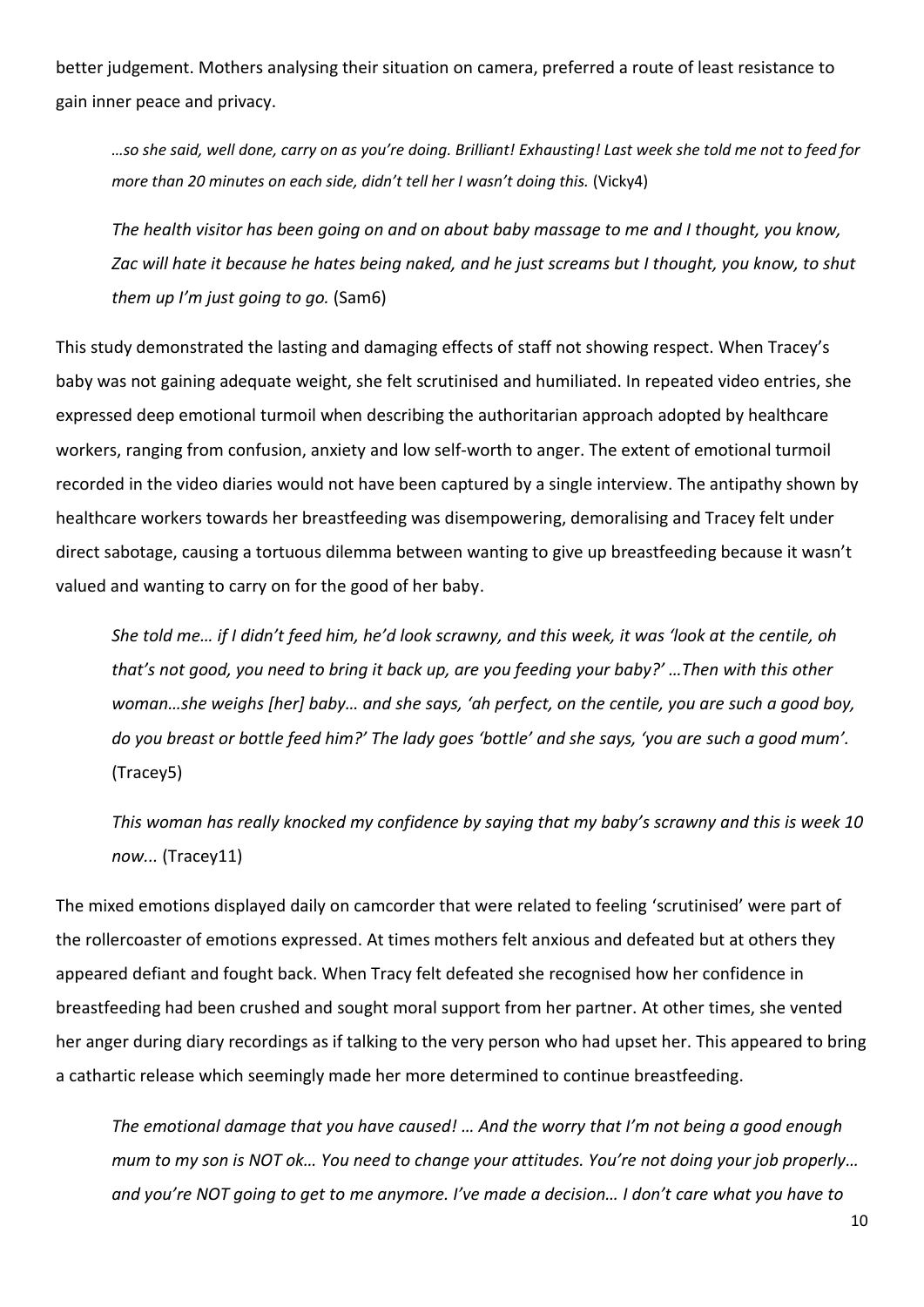*say, my baby is putting on weight, he will do it in his own time… My baby comes first and what my baby tells me to do, I will do… I don't care about it anymore, I'm going to relax, you are NOT going to make my milk dry out and I'm NOT buying formula, that is the end of it*. (Tracey6)

This study also demonstrated the effect of conflicting advice when most participants verbalised their confusion, attempting to work out which route to follow over several diary entries. Conflicting opinions combined with scrutiny, caused mothers and their partners to become confused, anxious and vulnerable, affecting both breastfeeding and a close relationship with their baby.

*And I noticed this morning that my right nipple was a bit bloody…when she started sucking I was cheeeeeee…so mentioned that to her [health care assistant] and she watched me feeding and gave some tips…and it's not always consistent one person to the next, one midwife to the next* (Rosie1)

*[Scott said] …in hospital there should be one way that's taught and one way only because it's quite unsettling and bewildering when you think, 'oh. I'm doing what that midwife said to do' and then ten minutes later someone else comes in and says, 'no you do it like this, you do it like that' and you just think, well give me a break. (Tracey1)*

When staff gave conflicting advice they lost credibility, resulting in mothers becoming confused or ignoring them. For example, when members of the 'surveillance programme' were unclear about which growth chart to use for a breastfeeding baby, one mother expressed further anguish and feelings of being sabotaged.

*I just got a phone call… to say that this chart… is not correct and that the one in my red book is. Well a couple of hours ago, she said the one in my red book isn't the correct one and that there is one for breastfeeding babies… I feel really let down, I thought these people were supposed to help you*  (Tracey6)

The fear of being scrutinised spilled over into fear and intimidation when attending peer support groups. The potential for support from other mothers was marred by the idea that someone could be judgemental and advice could be unhelpful or disparaging. Indeed, these fears were realised when some mothers were forced to expose their breasts making them feel intimidated, anxious and humiliated.

*It was my first session… I was so nervous. It was horrible. I was worried that she would have a go at me because I was doing it wrong. I was worried that she would have an opinion on me. I only went once. I found it quite daunting*. (Sam8)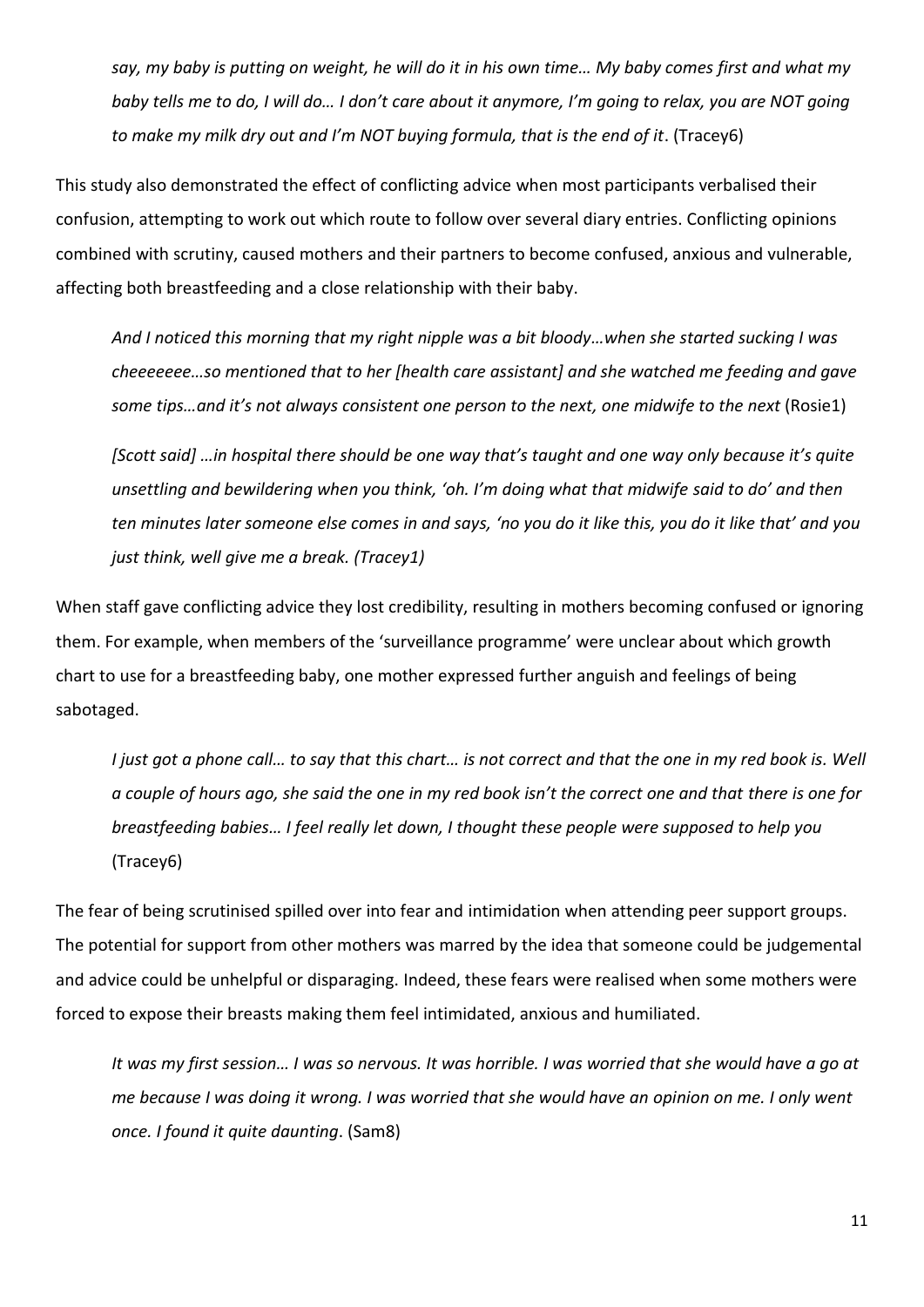Mothers' experiences were not empowering or encouraging and thus to prevent themselves feeling judged further, they avoided attending again.

## **Abandoned and alone**

Mothers felt abandoned when adequate support was not received.

*In hospital, I wasn't actually shown how to breastfeed, or offered any assistance… I got a shock when I came home the same day… it was quite painful at first… I struggled in the night, I found he wasn't latching on, he was restless…* (Sam1)

Sarah resented the lack of appropriate support which resulted in delay in the diagnosis of her baby's tongue-tie, leading to her feeling abandoned with self-doubt and despair. In retrospect, she blamed this poor assessment for all her breastfeeding problems and the extreme pain and misery that ensued.

*I will always feel disappointed and always feel let down by the system really... that quick look under the tongue and a quick snip will actually do an awful lot for mothers… the pain was incredible, it curled my toes and [I] wished my baby wouldn't wake up so I didn't have to feed her again* (Sarah9)

Feeling 'scrutinised' caused mothers to feel anxious for fear of being judged for not following advice or reaching the necessary milestones for the 'surveillance programme'. To circumvent judgements, they purposefully avoided contact by not attending groups or clinics and not arranging appointments. Avoiding the 'officially available' support resulted in mothers continuing to feel alone and abandoned.

*I am still a little bit embarrassed that she's having some bottles… I've got this fear of what if I'm feeding and feeding and feeding her while I'm there and she's not satisfied and I have to get the bottle in a breastfeeding group, and I don't want to go and that be a problem.* (Sarah7)

Not accessing support left mothers in a quandary as to what to do next. This exacerbated the feeling of abandonment resulting in expressions of loneliness and helplessness amidst seemingly insurmountable problems. They needed someone who would listen with time, respect, support and positive affirmation to help them work out their issues and to move on.

*I'm lonely as well, I wish there was somebody I could talk to really, [pause] and trust, that isn't patronising, that talks nicely to you… so I'm just really agitated… if this doesn't resolve itself then I think I'm going to have to go to bottle feeding* (Tracey3)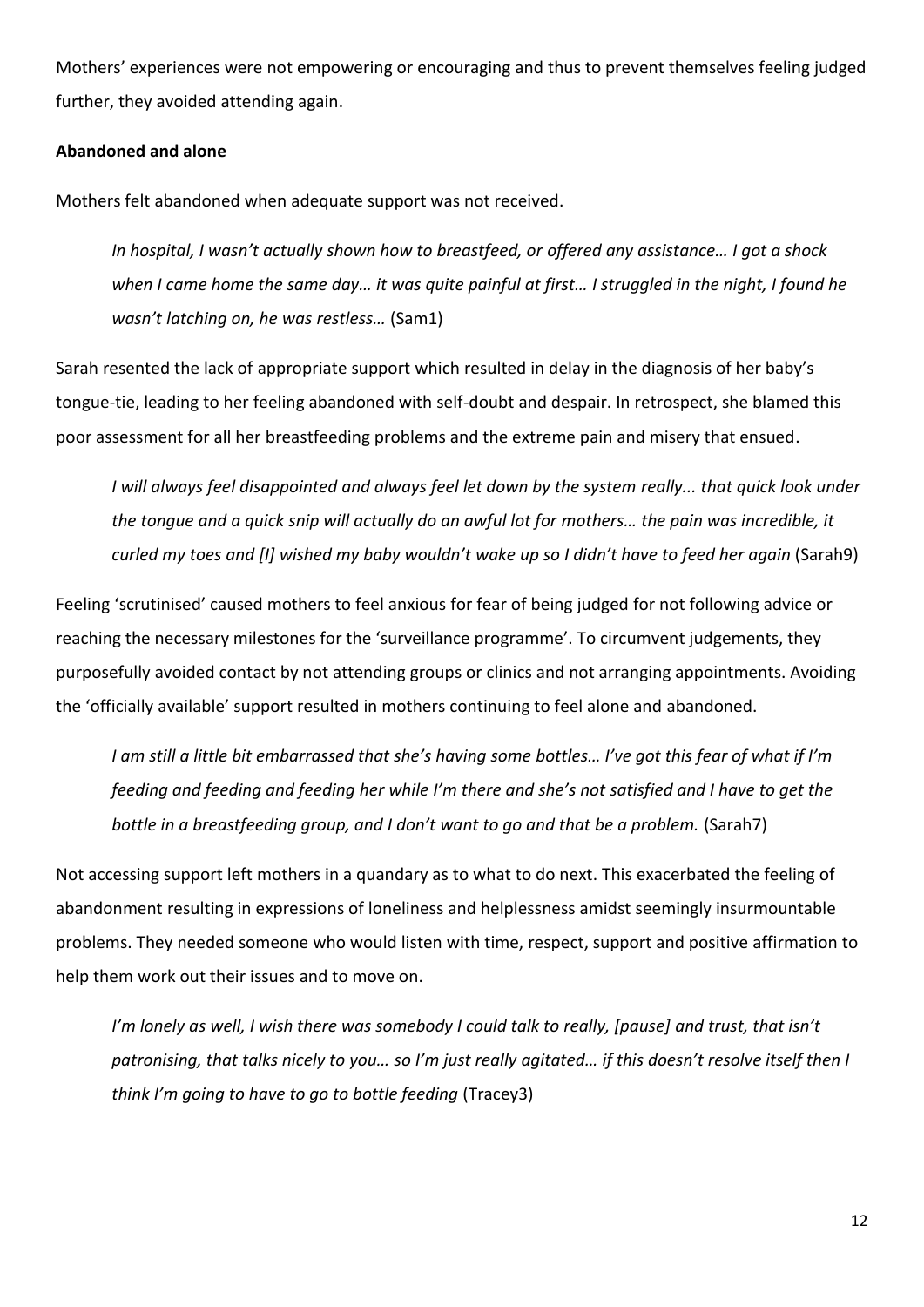Feeling abandoned also occurred when services were not available causing further anxiety when help was needed most. Turning to family was sometimes their only option despite having reservations about causing relatives anxiety and being at potential risk of being judged by them.

*I did try ringing the health visitor I couldn't get hold of anybody, no-one's there, I don't have an emergency number for anyone, so really it was fend for yourself, it being a Friday.* (Sam2)

*I think it's important for people to understand the pressure that it puts onto family as well… if I tell my mum… she's going to start worrying… but I'm just going to have to do it because I've got no-one else to speak to* (Tracey3)

#### **Discussion**

Mothers experienced the medicalisation of infant feeding by surveillance that at best reassured them that they were on the 'right track', but at worst sabotaged breastfeeding by being disrespectful, judgemental, and authoritarian. Using video diaries, mothers became keen critics, evaluating the practice of the 'surveillance team'. Although mothers talked about valuing the opportunities for reciprocal relationships built on trust, there were relatively few and brief examples of this approach. In the study by Flaherman et al., (2012) mothers appeared fixated by their babies' weight, rather than seeing and believing that their baby was thriving through the relational side of breastfeeding.

In this study a breastfeeding-centred rather than person-centred approach characterised the medicalised scrutiny that mothers experienced in hospital. The medical model of care within midwifery has become an established approach that "prevents, manages and controls risk or risky situations" to avoid untoward incidences and litigation (MacKenzie Bryers and van Teijlingen, 2010, p. 488). Application of this medical model prompted the healthcare team to control breastfeeding using excessive monitoring and early 'hands on' support to minimise risks of morbidity but ignored evidence that supports infant self-attachment promoting wellbeing in both mother and baby (Bergman, 2013) including self-efficacy in the mother. This medicalised approach where women quietly complied with the 'hands on' practice, in direct contrast to their later expression of surprise regarding lack of consent and dislike of this corporal invasion, has been highlighted elsewhere (Burns et al., 2013; Hunter et al., 2015). In addition, feelings of humiliation, intimidation and insecurity were triggered when mothers felt forced to expose their breasts for someone to watch feeding, as reported by teenage mothers (Hunter et al., 2015) and mothers with severe breastfeeding difficulties (Palmér et al., 2012).

The risk averse medicalised approach to breastfeeding support found in this study to be prescriptive, contradictory, authoritarian, and disrespectful was consistent with international research analysed in two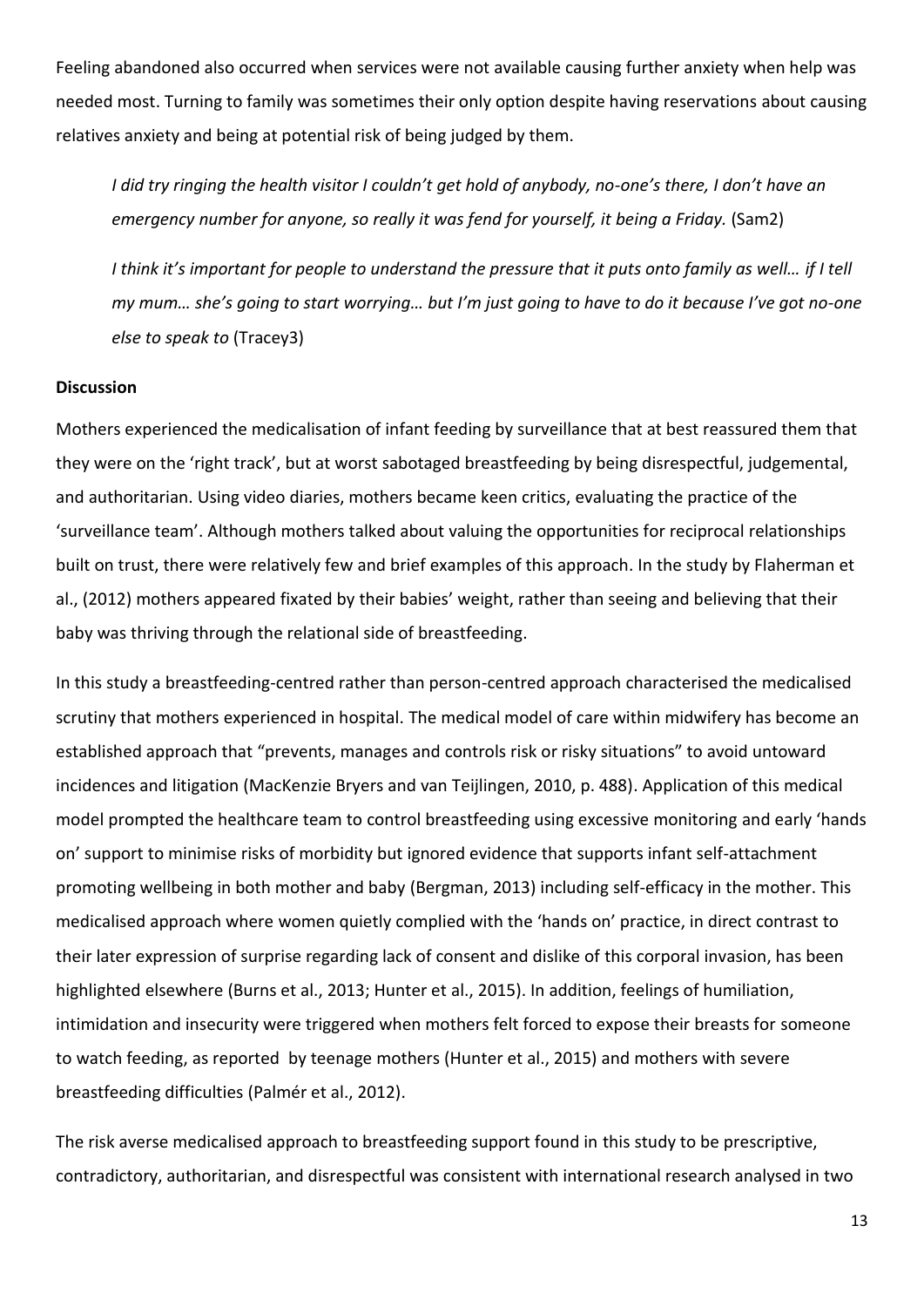meta-syntheses (Beake et al., 2012; Burns et al., 2010) and additional evidence published subsequently (Hoddinott et al., 2012; Palmér et al., 2012; Spencer et al., 2015). In this study, the same medical model was applied in the community setting involving mothers attending clinics, babies being weighed and measurements plotted on graphs. Parallels can be drawn with the Francis Report (2010), where communication and attitudes of nursing staff were described by witnesses as 'sharp', 'surly,' 'unsympathetic', 'dismissive and rude'. The Department of Health (DOH (2009, p. 6) defined dignity as:

... the kind of care, in any setting, which supports and promotes, and does not undermine, a person's self-respect regardless of any difference.

This study, adds a further dimension by suggesting the biomedical approach has not been working and offering valuable insights into the damaging and lasting effects of healthcare workers' attitudes when they showed a lack of respect for mothers. Hinsliff-Smith and colleagues (2014), also highlighted the ongoing emotional rollercoaster endured in the first six weeks following birth. While identifying discontent with professionals' support, however, they did not attribute the emotional disturbance to them specifically, but to mothers feeling ill prepared for frequent feeding, exhaustion and the guilt experienced when giving up. This study added to these findings with audio-visual evidence of how the mothers ascribed their emotions to their feelings of persistent scrutiny by the healthcare team and how the feelings persisted and fluctuated in strength over hours and days. However it is interesting that Palmér et al. (2015) have suggested that when mothers are able to blame others for their breastfeeding difficulties, they are more likely to continue breastfeeding.

Conflicting information given to mothers about breastfeeding is widely reported (Fox et al., 2015; Leeming et al., 2015; Whelan and Kearney, 2014). This study demonstrated the long-lasting effect of conflicting advice on most participants as they verbalised their confusion and anxiety over several diary entries. The UNICEF UK Baby Friendly Initiative Standards (2012, p. 2) state that all staff must be educated "according to their role and the service provided" not just to prevent conflicting messages but also medicalisation of breastfeeding. Whelan and Kearney (2014) interviewing health professionals and breastfeeding women agreed that there was a necessity for all health professionals to receive training about breastfeeding in order to prevent conflicting messages and medicalisation of breastfeeding. Providing consistent support does not mean scrutinising mothers' parenting and breastfeeding skills. To avoid feeling judged, mothers developed strategies to give the impression that they were coping and did not share their concerns but, in their video diaries, expressed a need to be listened to with time, respect, support and positive affirmation to help them work through their issues. Spencer at al. (2015, p. 1082) exploring mothers' experiences of breastfeeding, also found that mothers created "illusions of compliance". According to Hunter (2006), not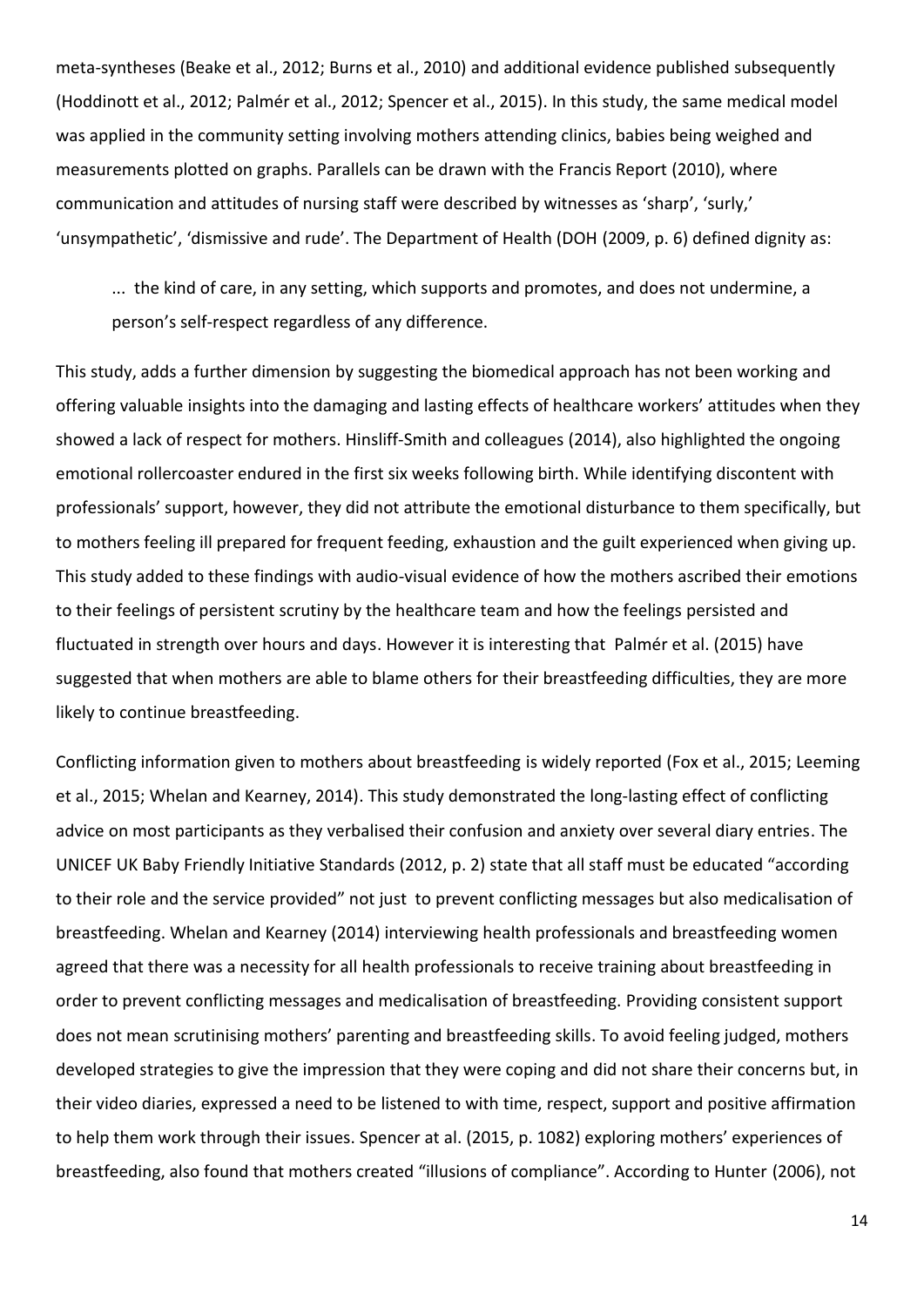sharing way could have produced imbalanced exchanges between mother and health professional, reducing reciprocity, so that supporting the mother effectively became difficult. A reciprocal relationship with women can provide individualised care, but Hunter (2006) recognised this as a complex issue.

Schmied and colleagues (2011, pp. 51–53) discussed the importance of providing "an authentic presence" and using a "facilitative style" to support breastfeeding mothers effectively. These approaches require the health professional to embrace a two-way relationship, taking time to explore what is important to mothers and to observe a feed, helping them feel relaxed, providing positive and sensitive affirmation and encouragement and sharing realistic information and practical support. The evidence from Thomson and Dykes' (2011) study, has also been used to underpin the updated UNICEF UK BFI standards (Entwistle, 2013, p. 79) which require supporters of breastfeeding to adopt "relation-based support". However, Schmied and colleagues (2008) revealed that even when midwives understood the evidence that underpins the importance of building reciprocal relationships with mothers, they were unable to find the time to use this approach on the postnatal ward. With historic underfunding for provision of postnatal care in England (NHS England, 2016) it is perhaps not surprising that mothers in this study did not experience "relation-based support". Thus, whilst UNICEF BFI standards do increase long-term breastfeeding rates (Spaeth et al., 2017), this research suggests that unless the medicalised, risk averse, time-pressured approach to support is changed, mothers will continue to feel scrutinised with restricted opportunities for "relation-based support".

## **Strengths and limitations**

This study is unique in using audio-visual diaries to explore support offered to breastfeeding mothers. Since the findings were based on five white British mothers they may not be generalisable. Nevertheless, findings were consistent with those presented in other qualitative studies but with enhanced understandings of real-time support issues for mothers.

Participants were aware that the primary researcher was a midwife, and this could have influenced them in how they wanted to represent themselves as mothers when recording their video dairies. However, as they became accustomed to filming, they expressed thoughts, feelings and emotions about the support they had received in unanticipated ways. Thus, a strength of this study was how mothers impulsively recorded their experiences, providing new insights into the long-lasting and negative impact of the current biomedical support received.

## **Conclusion**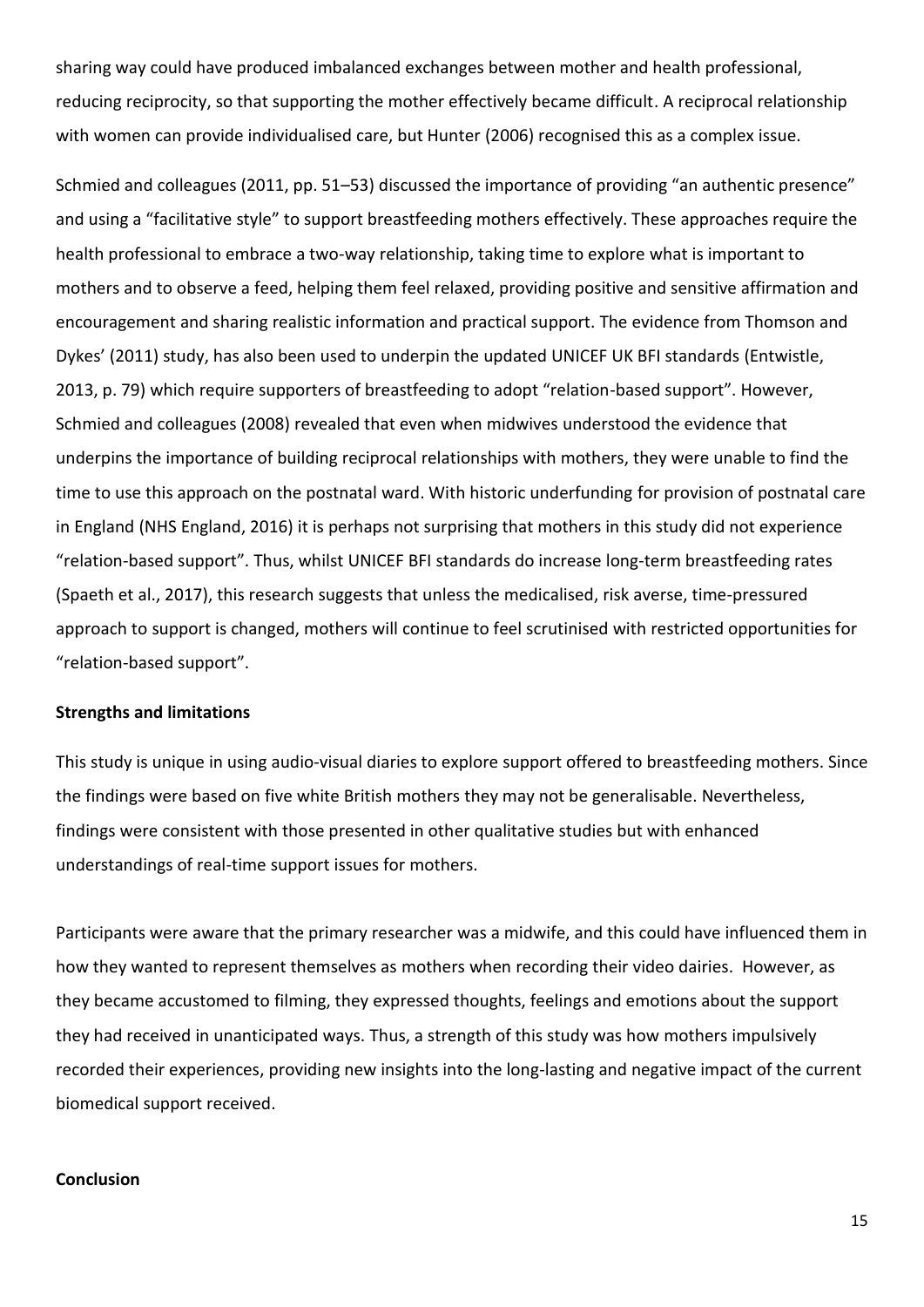Medicalised surveillance at best reassured mothers that they were on the right track but at worst sabotaged breastfeeding because mothers felt victimised by the perceived authoritarian, didactic, disrespectful approaches used by some healthcare workers. When mothers felt judged or scrutinised, their communication with staff was affected. Therefore, mothers did not always engage in reciprocal relationships by sharing concerns, thoughts and feelings. Healthcare workers need to be aware that a reciprocal relationship will not develop while mothers feel they are being judged or scrutinised. The audiovisual data provided fresh insights into the lasting and damaging effects on mothers' emotions when they felt they had not been treated with dignity and respect. The current medicalised approach to support does not provide the consistency, time, respect, support and positive affirmation that mothers need, leaving them feeling confused, anxious and isolated. In addition, if peer support groups are not accessed in pregnancy, they can be daunting for mothers with breastfeeding problems.

Maternity services in general, and breastfeeding support in particular, might improve if staff work towards a more social model of care. Future research needs to explore how relationship-based support can be provided by maternity services to improve breastfeeding experiences and outcomes.

- Anderson, S.M., Muñoz Proto, C., 2016. Ethical Requirements and Responsibilities in Video Methodologies : Considering Confidentiality and Representation in Social Justice Research. Soc. Personal. Psychol. Compass 10, 377–389.
- Baker, S.R., Henshaw, C.H., Tree, J., 2005. "I Felt as though I"d been in Jail': Women's Experiences of Maternity Care during Labour, Delivery and the Immediate Postpartum. Fem. Psychol. 15, 315–342. https://doi.org/10.1177/0959-353505054718

Bazely, P., Jackson, K., 2013. Qualitative Data Analysis with Nvivo, 2nd ed. Sage Publications Ltd, London.

- Beake, S., Pellowe, C., Dykes, F., Schmied, V., Bick, D., 2012. A systematic review of structured compared with non-structured breastfeeding programmes to support the initiation and duration of exclusive and any breastfeeding in acute and primary health care settings. Matern. Child Nutr. 8, 141–161. https://doi.org/10.1111/j.1740-8709.2011.00381.x
- Bergman, N., 2013. Breastfeeding and Perinatal Neuroscience, in: Watson Genna, C. (Ed.), Supporting Suckling Skills in Breastfeeding Infants. Jones and Bartlett, New York, pp. 43–57.
- Brown, C., Costley, C., Friend, L., Varey, R., 2010. Capturing their dream: Video diaries and minority consumers. Consum. Mark. Cult. 13, 419–436. https://doi.org/10.1080/10253866.2010.502420
- Burns, E., Fenwick, J., Sheehan, A., Schmied, V., 2013. Mining for liquid gold: midwifery language and practices associated with early breastfeeding support. Matern. Child Nutr. 9, 57–73. https://doi.org/10.1111/j.1740-8709.2011.00397.x
- Burns, E., Schmied, V., Sheehan, A., Fenwick, J., 2010. A meta-ethnographic synthesis of women's experience of breastfeeding. Matern. Child Nutr. 6, 201–219. https://doi.org/10.1111/j.1740- 8709.2009.00209.x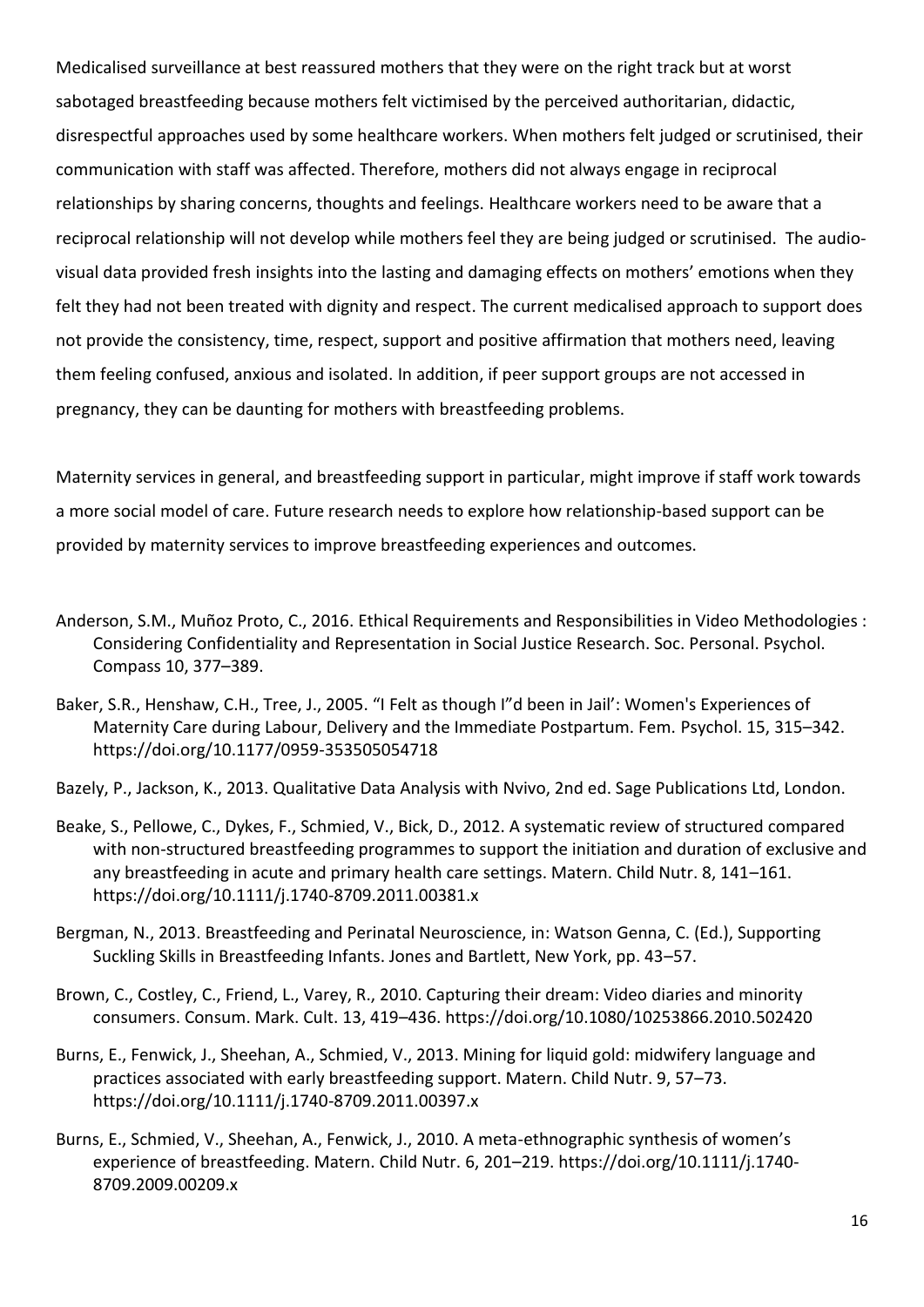- Department of Health, 2009. Final report on the review of the Department of Health Dignity in Care Campaign. [online] London: DOH. Available from: http://www.dignityincare.org.uk/ library/Opinion\_Leader\_Final\_Report\_to\_DH.doc.pdf [Accessed 19 June 2015].
- Dykes, F., 2005. A critical ethnographic study of encounters between midwives and breast-feeding women in postnatal wards in England. Midwifery 21, 241–252. https://doi.org/10.1016/j.midw.2004.12.006
- Entwistle, F., 2013. The evidence and rationale for the UNICEF UK Baby Friendly Initiative standards. [online] London: UNICEF UK. Available from: http://www.unicef.org.uk/Documents/Baby\_Friendly/Research/baby\_friendly\_evidence\_rationale.pd f [Accessed 2 June 2015].
- Flaherman, V.J., Hicks, K.G., Cabana, M.D., Lee, K.A., 2012. Maternal Experience of Interactions With Providers Among Mothers With Milk Supply Concern. Clin. Pediatr. (Phila). 51, 778–784. https://doi.org/10.1177/0009922812448954
- Fox, R., McMullen, S., Newburn, M., 2015. UK women's experiences of breastfeeding and additional breastfeeding support: a qualitative study of Baby Café services. BMC Pregnancy Childbirth 15, 147. https://doi.org/10.1186/s12884-015-0581-5
- Francis, R., 2010. Foundation Trust Inquiry Independent Inquiry into care provided by Mid Staffordshire NHS Foundation Trust January 2005 – March 2009. Volume II. [online] London: The Stationary Office. Available from: https://www.gov.uk/government/uploads/system/uploads/attachment\_data/file/279107/0375\_ii.pdf [Accessed 20 June 2015].
- Galvin, K., Holloway, I., 2017. Qualitative research in nursing and healthcare, 4th ed. ed. Wiley Blackwell, Chichester.
- Graffy, J., Taylor, J., Hons, B., 2005. What Information, Advice, and Support Do Women Want With Breastfeeding ? Birth 32, 179–186.
- Hawkins, A., Heard, S., 2001. An exploration of the factors which may affect the duration of breastfeeding by first time mothers on low incomes -- a multiple case study. MIDIRS Midwifery Dig. 11, 521–6.
- Hinsliff-Smith, K., Spencer, R., Walsh, D., 2014. Realities, difficulties, and outcomes for mothers choosing to breastfeed: primigravid mothers experiences in the early postpartum period (6-8 weeks). Midwifery 30, e14–e19. https://doi.org/10.1016/j.midw.2013.10.001
- Hoddinott, P., Craig, L., Britten, J., M McInnes, R., 2012. A serial qualitative interview study of infant feeding experiences: idealism meets realism. BMJ Open 2, 1–17. https://doi.org/10.1136/bmjopen-2011-000504
- Hoddinott, P., Pill, R., 2000. A qualitative study of women's views about how health professionals communicate about infant feeding. Heal. Expect. 3, 224–233. https://doi.org/10.1046/j.1369- 6513.2000.00108.x
- Hoddinott, P., Pill, R., 1999. Nobody actually tells you: a study of infant feeding. Br. J. Midwifery 7, 558– 565.
- Hunter, B., 2006. The importance of reciprocity in relationships between community-based midwives and mothers. Midwifery 22, 308–322. https://doi.org/10.1016/j.midw.2005.11.002
- Hunter, L., Magill-Cuerden, J., McCourt, C., 2015. Disempowered, passive and isolated: how teenage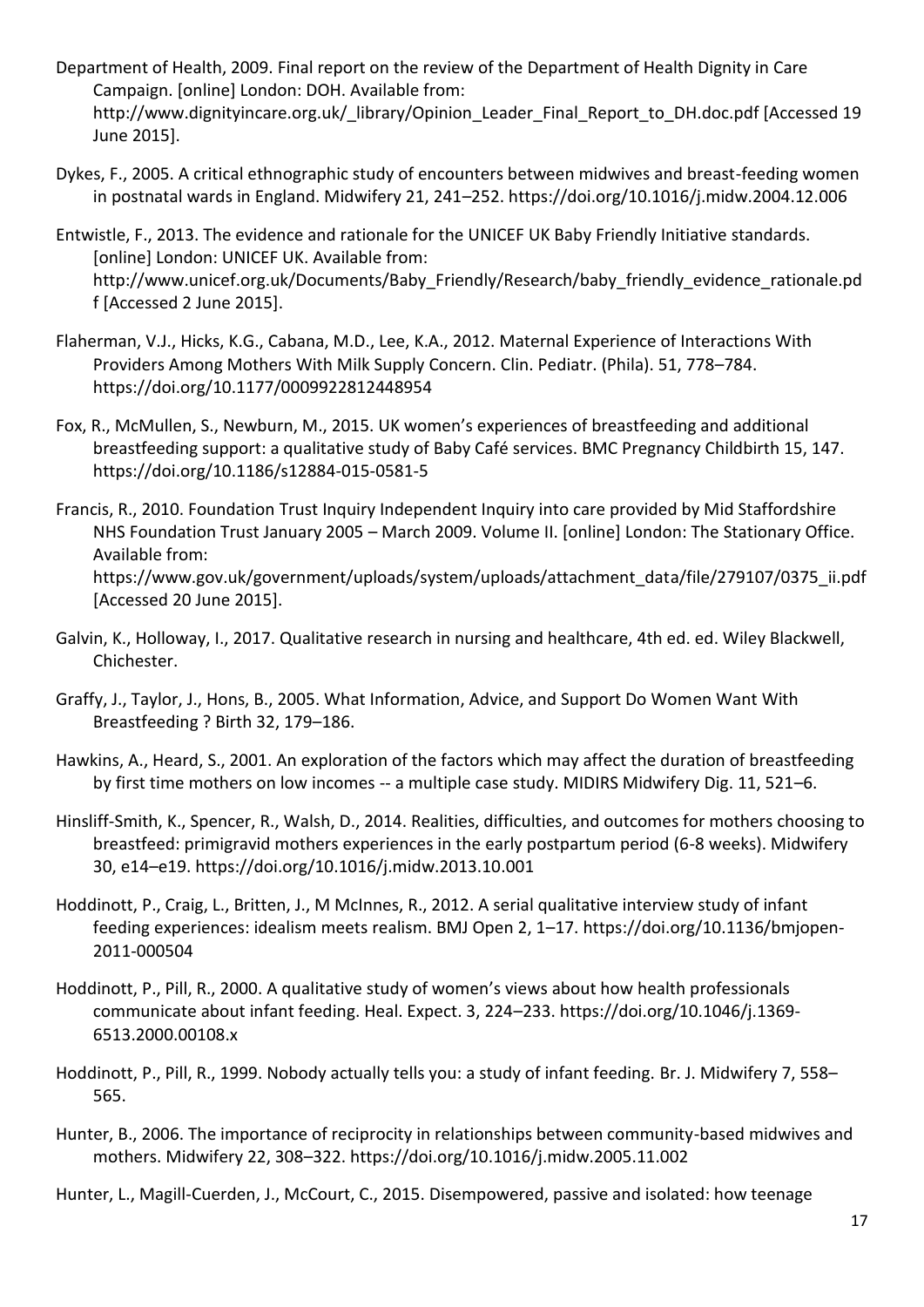mothers' postnatal inpatient experiences in the UK impact on the initiation and continuation of breastfeeding. Matern. Child Nutr. 11, 47–58. https://doi.org/10.1111/mcn.12150

- Johnson, S., Leeming, D., Lyttle, S., Williamson, I., 2012. Empowerment or Regulation? Women's Perspectives on Expressing Milk, in: Hall Smith, P., Hausman, B., Labbok, M. (Eds.), Beyond Health, Beyond Choice: Breastfeeding Constraints and Realities. Rutgers University Press, New Brunswick, pp. 180–189.
- Kristensen, L.K., 2018. "Peeling an onion": layering as a methodology to promote embodied perspectives in video analysis. Video J. Educ. Pedagog. 3, 1–21. https://doi.org/10.1186/s40990-018-0015-1
- Leeming, D., Williamson, I., Johnson, S., Lyttle, S., 2015. Making use of expertise: A qualitative analysis of the experience of breastfeeding support for first-time mothers. Matern. Child Nutr. 11, 687–702. https://doi.org/10.1111/mcn.12033
- MacKenzie Bryers, H., van Teijlingen, E., 2010. Risk, theory, social and medical models: A critical analysis of the concept of risk in maternity care. Midwifery 26, 488–496. https://doi.org/10.1016/j.midw.2010.07.003
- Markle, D., West, R., Rich, P., 2011. Beyond Transcription: Technology, Change, and Refinement of Method. Forum Qual. Soc. Res. 12, Art 21.
- Marshall, J.L., Godfrey, M., Renfrew, M.J., 2007. Being a "good mother": managing breastfeeding and merging identities. Soc. Sci. Med. 65, 2147–2159. https://doi.org/10.1016/j.socscimed.2007.06.015
- McAndrew, F., Thompson, J., Fellows, L., Large, A., Speed, M., Renfrew, M.J., 2012. Infant Feeding Survey 2010. [online] Dundee: The Information Centre for Health and Social Care. Available from: http://data.gov.uk/dataset/infant-feeding-survey-2010 [Accessed 2 June 2015].
- McFadden, A., Gavine, A., Renfrew, M.J., Wade, A., Buchanan, P., Taylor, J.L., Veitch, E., Rennie, A.M., Crowther, S.A., Neiman, S., MacGillivray, S., 2017. Support for healthy breastfeeding mothers with healthy term babies (Review). Cochrane Database Syst. Rev. Issue 2.
- McFadden, A., Toole, G., 2006. Exploring women's views of breastfeeding: A focus group study within an area with high levels of socio-economic deprivation. Matern. Child Nutr. 2, 156–168. https://doi.org/10.1111/j.1740-8709.2006.00054.x
- National Institute for Health and Care Excellence, 2006. Postnatal care up to 8 weeks after birth [WWW Document]. NICE.
- NHS England, 2016. National Maternity Review. Better Births: Improving outcomes of maternity services in England: A Five Year Forward View for maternity care [WWW Document].
- Nursing Midwifery Council, 2015. The Code: Professional standards of practice and behaviour for nurses and midwives. [online] London: Nursing and Midwifery Council. Available from: http://www.nmc.org.uk/globalassets/sitedocuments/nmc-publications/revised-new-nmc-code.pdf [Accessed 5 June 2015].
- Office for National Statistics, 2010. ONS Standard Occupational Classification (SOC) Hierarchy [WWW Document]. URL http://www.neighbourhood.statistics.gov.uk/HTMLDocs/dev3/ONS\_SOC\_hierarchy\_view.html (accessed 10.3.15).
- Palmér, L., Carlsson, G., Brunt, D., Nyström, M., 2015. Existential security is a necessary condition for continued breastfeeding despite severe initial difficulties: a lifeworld hermeneutical study. Int.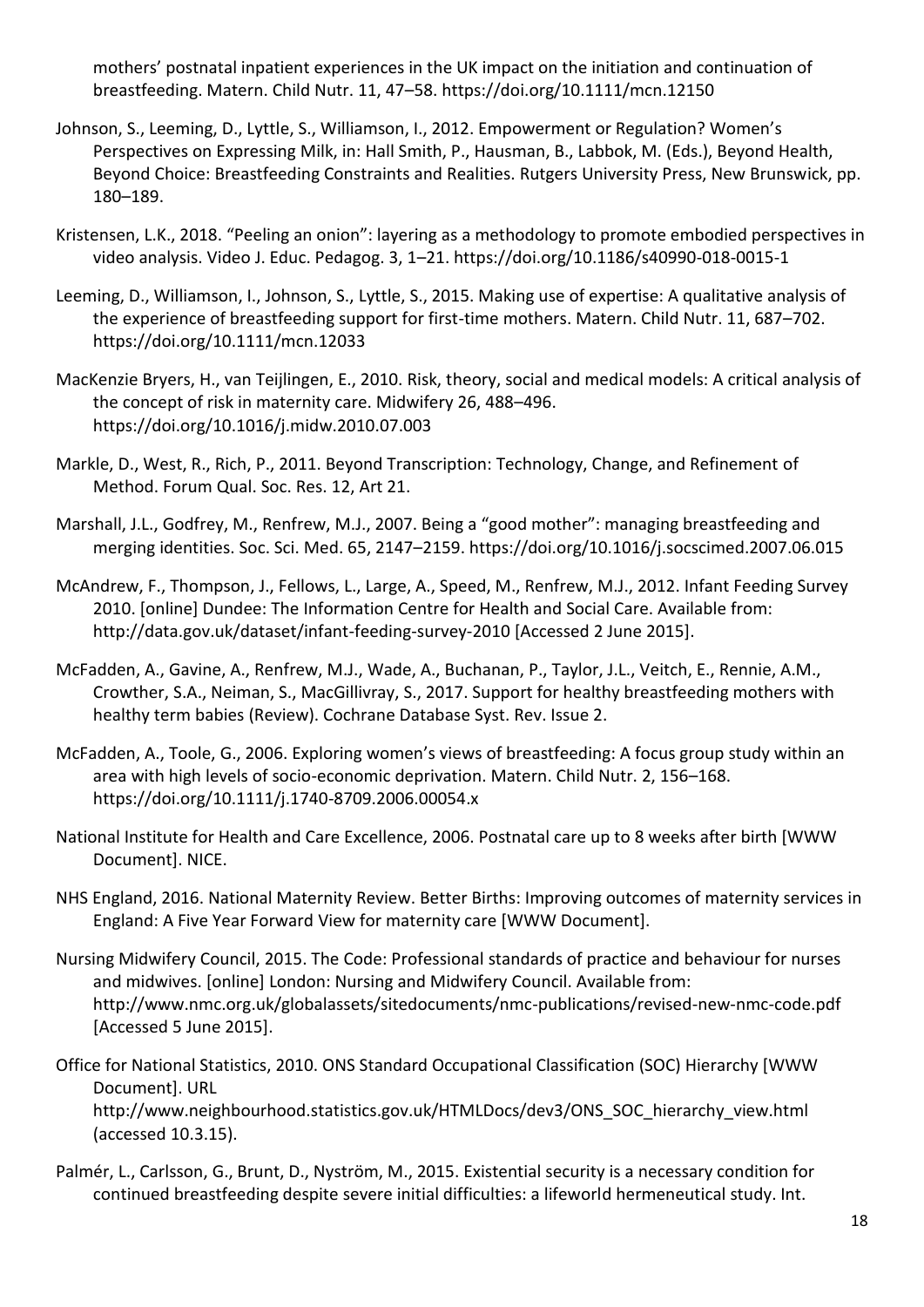Breastfeed. J. 10, 1–12. https://doi.org/10.1186/s13006-015-0042-9

- Palmér, L., Carlsson, G., Mollberg, M., Nyström, M., 2012. Severe breastfeeding difficulties: Existential lostness as a mother - Women's lived experiences of initiating breastfeeding under severe difficulties. Int. J. Qual. Stud. Health Well-being 7, 1–11. https://doi.org/10.3402/qhw.v7i0.10846
- Pocock, N., Zahra, A., Mcintosh, A., 2009. Proposing Video Diaries as an Innovative Methodology in Tourist Experience Research. Tour. Hosp. Plan. Dev. 6, 109–119. https://doi.org/10.1080/14790530902981480

Public Health England, 2017. Public health Profiles: Breastfeeding [WWW Document].

- Rich, M., Lamola, S., Gordon, J., Chalfen, R., 2000. Video intervention/prevention assessment: a patientcentered methodology for understanding the adolescent illness experience. J. Adolesc. Heal. 27, 155– 65.
- Ryan, K., Brown, S., Wilkins, C., Taylor, A., Arnold, R., Angell, C., Van Teijlingen, E., 2011. Which hat am I wearing today? Practising midwives doing research. Evid. Based Midwifery 9.
- Sachs, M., Dykes, F., Carter, B., 2006. Feeding by numbers: an ethnographic study of how breastfeeding women understand their babies' weight charts. Int. Breastfeed. J. 1, 1– 11. https://doi.org/10.1186/1746-4358-1-29

Saldaña, J., 2016. The Coding Manual for Qualitative Researchers. Sage Publications Ltd, London.

- Schmied, V., Beake, S., Sheehan, A., McCourt, C., Dykes, F., 2011. Women's Perceptions and Experiences of Breastfeeding Support : A Metasynthesis. Birth 38, 49–60.
- Schmied, V., Cooke, M., Gutwein, R., Steinlein, E., Homer, C., 2008. Time to listen: Strategies to improve hospital-based postnatal care. Women and Birth 21, 99–105. https://doi.org/10.1016/j.wombi.2008.04.002
- Shakespeare, J., Blake, F., Garcia, J., 2004. Breast-feeding difficulties experienced by women taking part in a qualitative interview study of postnatal depression. Midwifery 20, 251–260. https://doi.org/10.1016/j.midw.2003.12.011
- Shenton, A.K., 2004. Strategies for ensuring trustworthiness in qualitative research projects. Educ. Inf. 22, 63–75.
- Spaeth, A., Zemp, E., Merten, S., Dratva, J., 2017. Baby-Friendly Hospital designation has a sustained impact on continued breastfeeding. Matern. Child Nutr. 14, 1–12. https://doi.org/10.1111/mcn.12497
- Spencer, R.L., Greatrex-White, S., Fraser, D.M., 2015. "I thought it would keep them all quiet". Women's experiences of breastfeeding as illusions of compliance: an interpretive phenomenological study. J. Adv. Nurs. 71, 1076–1086. https://doi.org/10.1111/jan.12592
- Taylor, A.M., van Teijlingen, E., Alexander, J., Ryan, K. 2018. The therapeutic role of video diaries: A qualitative study involving breastfeeding mothers, Women Birth (accepted). https://www.sciencedirect.com/science/article/pii/S1871519218300064
- Tenney, L., MacCubbin, P., 2008. When No One Was Watching: Human Protections and Videotaping (Take 1), in: Downing, M., Tenney, L. (Eds.), Video Vision: Changing the Culture of Social Science Research. Cambridge Scholars Publishing, Newcastle upon Tyne, pp. 14–79.

Thomson, G., Dykes, F., 2011. Women's Sense of Coherence related to their infant feeding experiences.